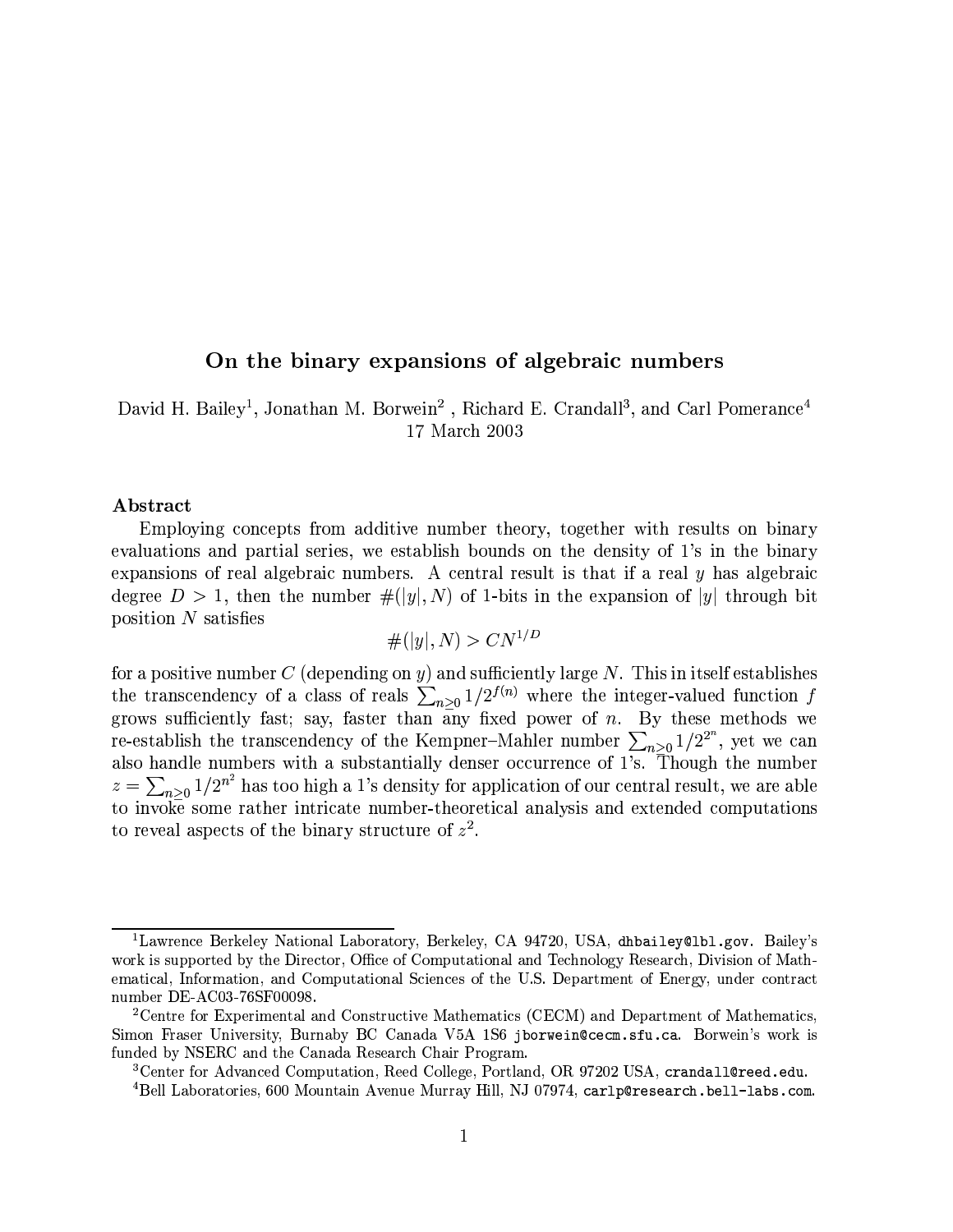#### 1. Introduction

Research into the statistical character of digit expansions is often focused on the concept of normality. We call a real number  $b$ -normal if its base- $b$  digits are random in a certain technical sense (see [26], [18], [3], and references therein). Qualitatively speaking, b-normality requires every string of k consecutive base-b digits to occur, in the limit,  $1/b^k$ of the time, as if the digits are generated by tossing a "fair" b-sided die. In spite of the known fact that almost all numbers are b-normal (in fact almost all are absolutely normal, meaning b-normal for *every* base  $b = 2, 3, ...$  not a single, shall we say "genuine" fundamental constant such as  $\pi$ , e,  $\log 2$  is known to be b-normal for any b. Artificially constructed normals are known, such as the 2-normal binary Champernowne number

## $C_2 = (0.11011100101110...)_2,$

obtained by sheer concatenation of the binary of positive integers. Previous research that motivates the present work includes [3], where a certain "Hypothesis A" relevant to chaotic maps is shown to imply 2-normality of  $\pi$ ,  $\log 2$ ,  $\zeta(3)$ ; and [4], where the historical work of Korobov, Stoneham and others is augmented to establish b-normality of, shall we say, "less artificial" constants such as the numbers  $\sum_{n\geq 0} 1/(c^n b^{c^n})$  where  $b, c > 1$  are coprime. Intriguing connections with yet other fields—such as ergodic theory—are presented in  $|19|$ .

Of interest for the present work is that all real algebraic irrationals are widely believed shall we say suspected—to be absolutely normal. This suspicion is based on numerical and visual evidence that the digit expansions of algebraics do appear empirically "random." Yet again, the mathematical situation is as bleak as can be: Not a single algebraic real is known to be b-normal, nor has a single algebraic real irrational been shown not to be b-normal; all of this regardless of the base b. Though we expect every irrational algebraic real is absolutely normal, for all we know it could even be that some algebraics are absolutely abnormal, i.e. not b-normal for any b whatsoever (absolutely abnormal numbers do exist; see  $[24]$ ).

Herein we focus on the binary scenario  $b=2$ , and though we do not achieve normality results per se, we establish useful lower bounds on the occurrence of 1-bits in positive algebraics. Our central result is that if y is a real algebraic of degree  $D > 1$ , then there exists a positive number C (depending only on y) such that for sufficiently large N the number  $\#([y], N)$  of 1's in the binary expansion of |y| through the N-th bit position satisfies

$$
\#(|y|,N) > CN^{1/D}.
$$

To achieve this bound we borrow ideas from additive number theory; in particular we employ the notion of additive representations. This notion is combined with our own bounds on the count of 1-bits resulting from binary operations, and also with previous observations on "BBP tails" that arise from arbitrary left-shifts of infinite series. In Section 6 we define and elaborate on BBP tails.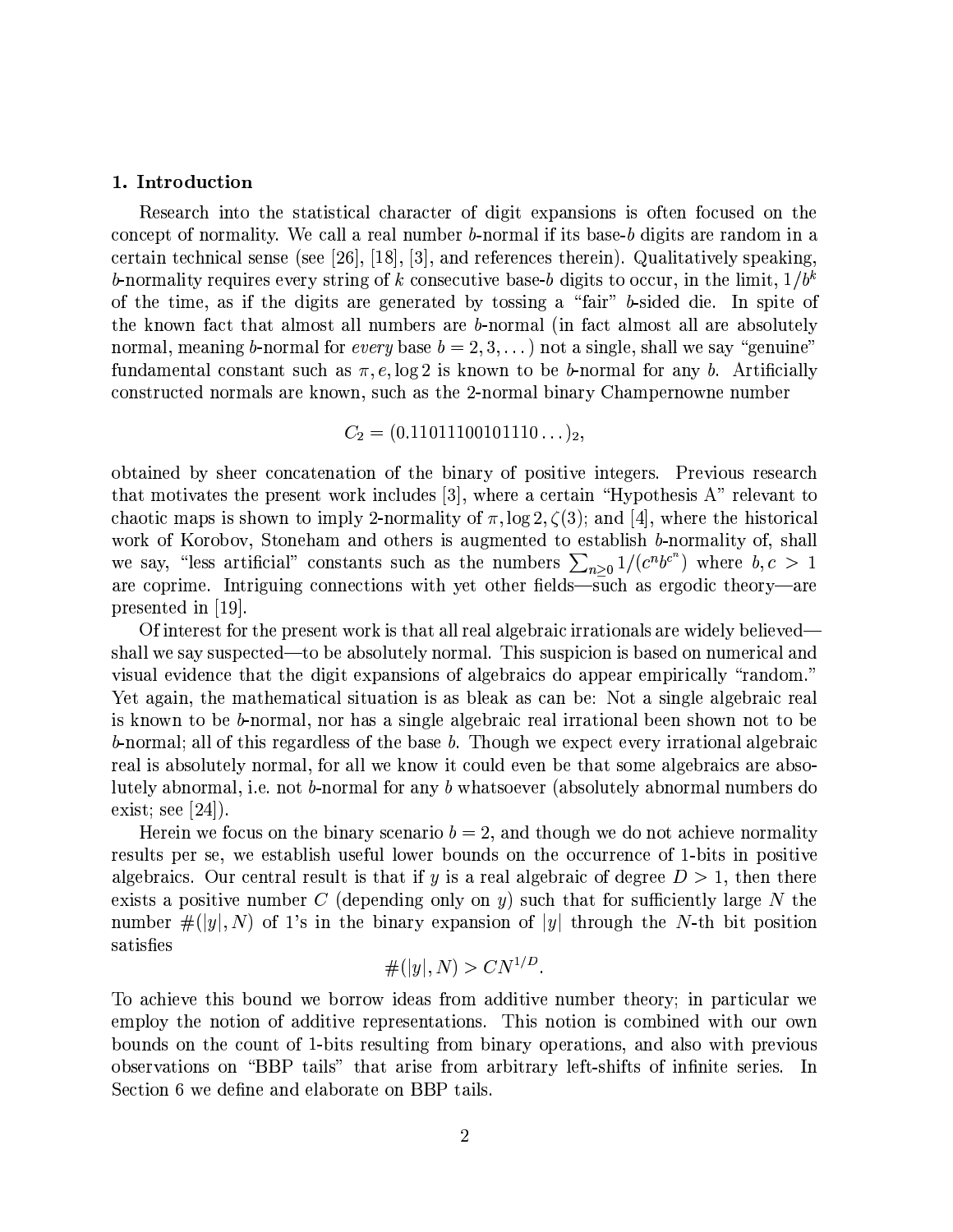Irrational numbers y for which  $\#([y], N)$  cannot achieve the above bound for any degree  $D$  are necessarily transcendental. In this way we easily re-establish the transcendency of the Kempner-Mahler number

$$
M = \sum_{n\geq 0} \frac{1}{2^{2^n}}
$$

first shown to be transcendental by Kempner [16], but the transcendency cannot be established directly from the celebrated Thue–Siegel–Roth theorem on rational approximations to algebraics (there are interesting anecdotes concerning Mahler's approach to this impasse; see [22]). Incidentally, the number  $M$  above is sometimes called the Fredholm number, but this attribution may be historically erroneous  $|30|$ . (See also |1| for more on the number  $M$ .)

We can also handle numbers having a higher density of 1's than does  $M$ . For example, by our methods the Fibonacci binary

$$
X = \sum_{n \ge 0} \frac{1}{2^{F_n}}
$$

having 1's at Fibonacci-number positions  $0, 1, 1, 2, 3, 5...$  is transcendental. Now X was proved transcendental some decades ago [23] and explicit irrationality measures and certain continued-fraction properties are known for  $X$  [31]. In the present treatment, we can handle numbers like X but where the growth of the exponents is more general than the classic growth of the  $F_n$ .

With our central result we establish the transcendency of numbers whose 1-bits are substantially more dense than in the above examples, an example of such a "denser" number being

$$
\sum_{n\geq 3}\frac{1}{2^{\lfloor n^{\log\log n}\rfloor}}.
$$

Incidentally, in the late stages of the present research project we found that this notion of "digital thinking" to establish results in analysis had been foreshadowed by a specific. pedagogical proof by M. Knight [17] that for any base  $b > 1$ 

$$
\sum_{n\geq 0} \frac{1}{b^{2^n}}
$$

is transcendental (note that  $b=2$  gives the number M above). The author used terms such as "islands" for flocks of digits guarded on both sides by enough zeros to avoid carry problems when integral powers of a real number are taken. As will be seen, such notions pervade also our own treatment; however our results pertain to general 1-bit densities and not to specific real numbers. Other historical foreshadowings of our approach exist [29] [21]. (See also our Section 11 on open problems.)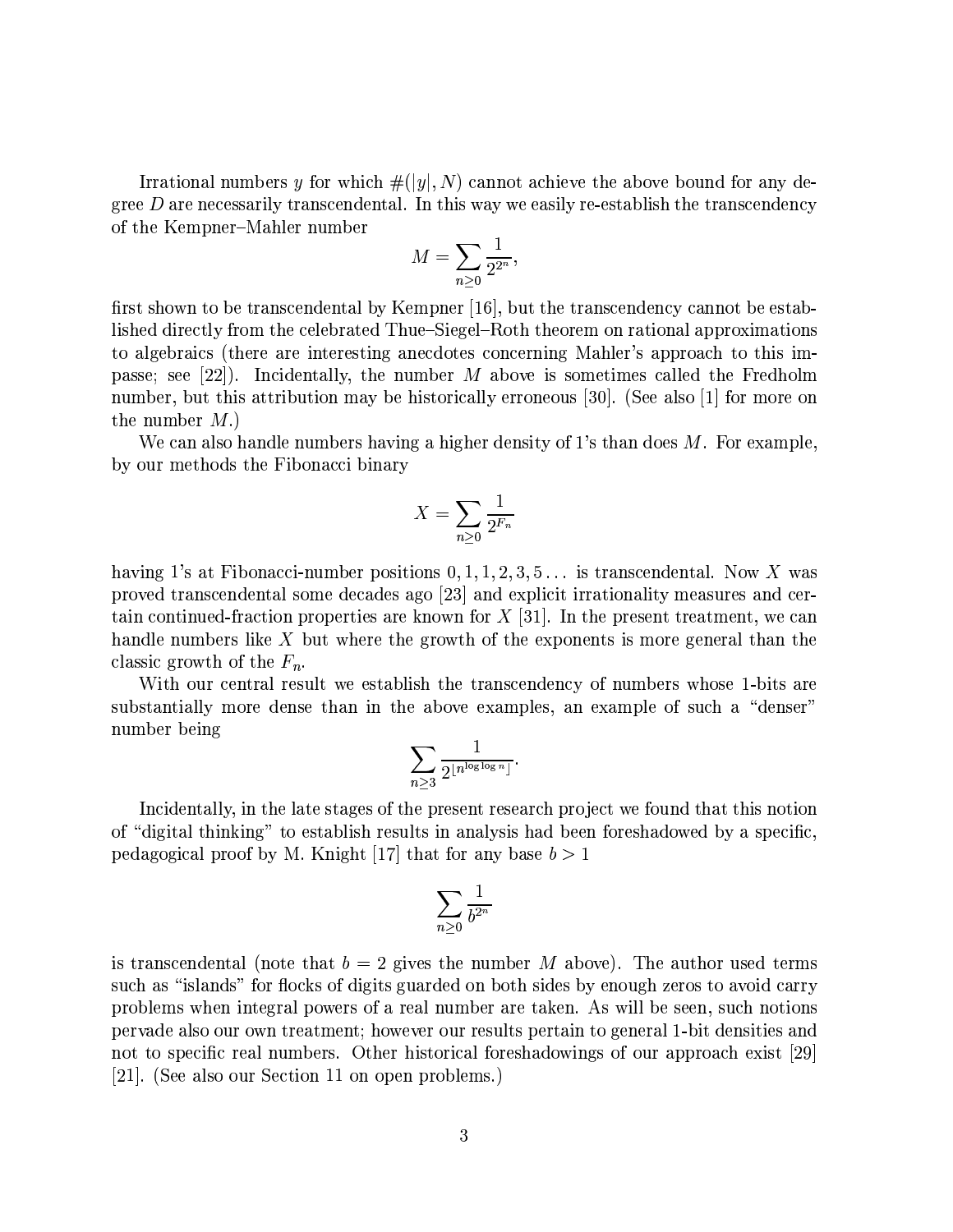Aside from transcendency results, we can employ the central theorem to establish bounds on the algebraic degree. For example, we shall see that

$$
\sum_{n\geq 0}\frac{1}{2^{n^k}},\quad \sum_{p\text{ prime}}\frac{1}{2^{p^k}}
$$

must have algebraic degrees at least  $k, k+1$  respectively. (In this context we think of a transcendental number as having infinite degree.) Thus for example,  $\sum 1/2^{p^2}$  must be an at-least-cubic irrational.

There are interesting numbers that do not fall under the rubric of our central theorem, such as the "borderline" case:

$$
z = \sum_{n\geq 0} \frac{1}{2^{n^2}} = \frac{1}{2} \left( 1 + \theta_3 \left( \frac{1}{2} \right) \right)
$$

where  $\theta_3$  is the standard Jacobi theta function. The problem is that  $\#(z, N) \sim \sqrt{N}$ , so our central theorem does not give any information on the algebraic degree of z. Yet we are able to use further number-theoretical analysis—notably the theory of representations of integers as sums of two squares—to establish quadratic irrationality for  $z$ . We further argue, on the basis of such analysis, that  $z^2$  has almost all 0's, and more precisely that the 1's count through the N-th bit position has a certain asymptotic behavior. Incidentally the number  $z$ , being essentially the evaluation of a theta function at an algebraic argument, is known to be transcendental by other methods [5, 9]. We stress that our binary approach is an apparently new way to look at such issues.

#### 2. Additive representations

For any real nonnegative number  $x$  we consider the binary expansion

$$
x=(\ldots x_{-3}x_{-2}x_{-1}x_0\ldots x_1x_2x_3\ldots)_2.
$$

The assignment of (finitely many) nonpositive indices for bits  $x_i$  to the left of the decimal (or if you will, binary) point is a convenience, for we shall, of course, be concentrating a great deal on the bits to the right. We adopt the convention that no  $x$  can end with infinitely many successive 1's, and this forces uniqueness of the binary expansion. Next we denote the 1's-position set of  $x$  by

$$
\mathcal{P}(x) = \{p : x_p = 1\},\
$$

and further define  $r_1(x, p) = 1$  if  $x_p = 1$ , else 0. (The rationale for the notation " $r_1$ " will be momentarily evident.) Now the number of 1-bits through bit position  $N$  inclusive is

$$
#(x, N) = \sum_{m \leq N} r_1(x, m) = \sum_{p \in \mathcal{P}(x), \ p \leq N} 1.
$$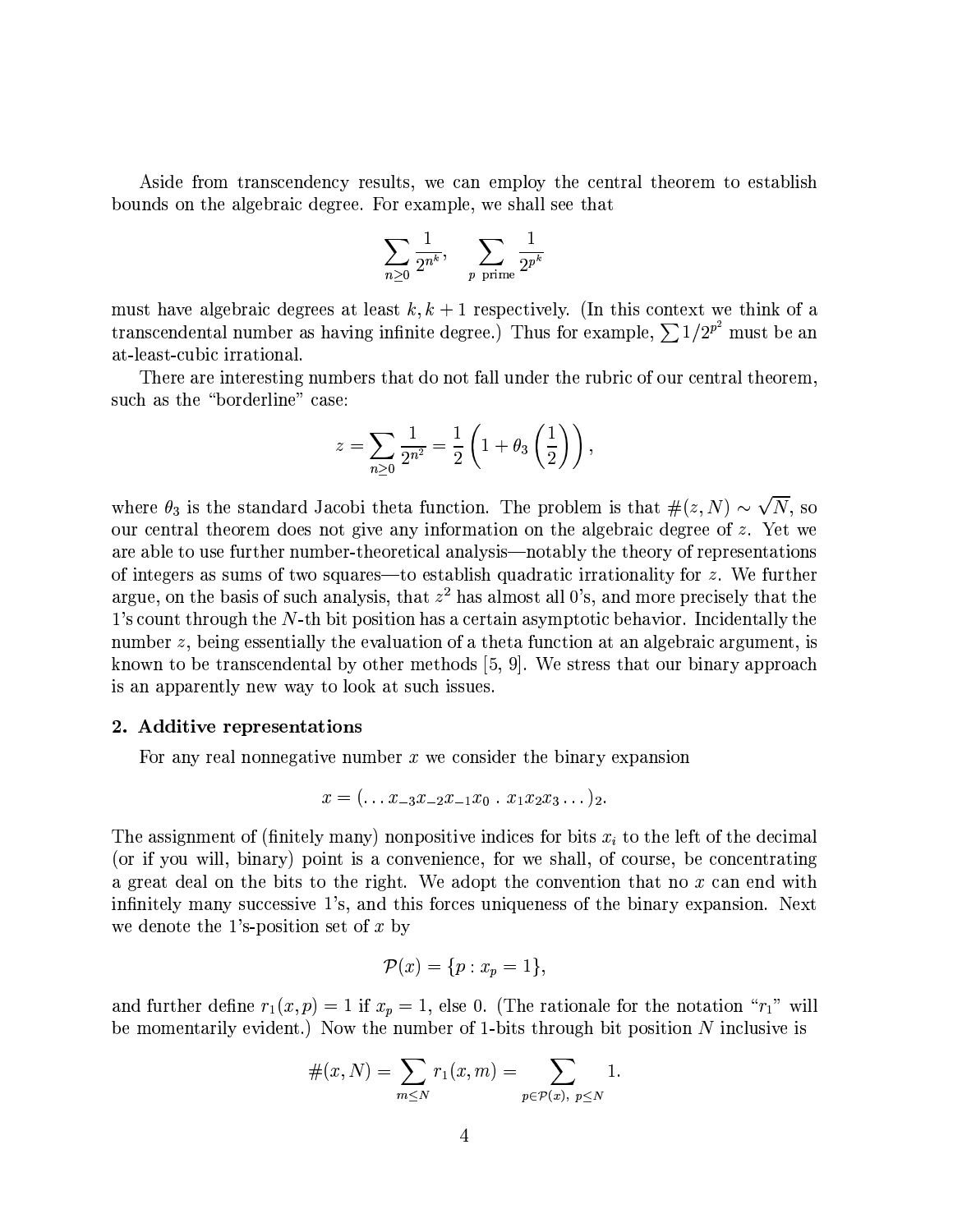Note that when x is a nonnegative integer,  $\#(x,0)$  is the number of 1's in x. So for example #(7,0) = 3. On the other hand, for  $x = \sqrt{2} = (1.011010100...)_2$ , say, we have  $#(x, 0) = 1, \#(x, 5) = 4$ , and so on.

We next introduce the representation count

$$
r_d(x, n) = #\{(p_1, \ldots, p_d) \in \mathcal{P}^d : p_1 + \cdots + p_d = n\},\
$$

just as in additive number theory where one studies representations of integers n as sums of primes, or squares, and so on. It is evident that  $r_d$  can be expressed as an acyclic convolution:

$$
r_d(x,n) = \sum_{i+j=n} r_{d-1}(x,i)r_1(x,j).
$$

We shall also employ a step-function on integers r, namely  $H(r) = 1$  if  $r > 0$ , else 0. Thus  $H(r_d(n)) = 1$  signifies that n has at least one representation  $p_1 + \cdots + p_d$ . For our analysis it is a simple but useful combinatorial observation that the count of representables, call it

$$
\rho_d(N) = \sum_{n \le N} H(r_d(x, n)),
$$

satisfies

$$
\rho_d(N) \le \sum_{n \le N} r_d(x, n) \le \#(x, N)^d. \tag{1}
$$

Also of use will be an attractive relation for positive integral powers of  $x$ .

$$
x^d = \sum_{n} \frac{r_d(x, n)}{2^n}
$$

Unfortunately it is in general extremely difficult to convert partial knowledge of the representation sequence  $(r_d(x, n))$  into precise results on the binary expansion of  $x^d$ . The problem is that of carry: A summand  $r_d(x, n)/2^n$  possibly causes carry, about  $\lg r_d$  positions to the left, and thus the summands interfere (herein  $\lg x$  means the base-2 logarithm of  $x$ ). It can be said that the goal of the present treatment is the circumvention of this carry problem.

An instructive digression is appropriate here. With a view to additive number theory, let us define the number

$$
G = \sum_{p \text{ prime, odd}} \frac{1}{2^{(p-1)/2}} = (0.11101101\dots)_2.
$$

Note that  $\#(G, N) = \pi(2N + 2) - 1$ , where  $\pi$  is the standard prime-counting function. Then  $r_2(G, N)$  is precisely the number of representations of  $2N + 2$  as a sum of two odd primes. Even if we knew the truth of the Goldbach conjecture—in this scenario, that every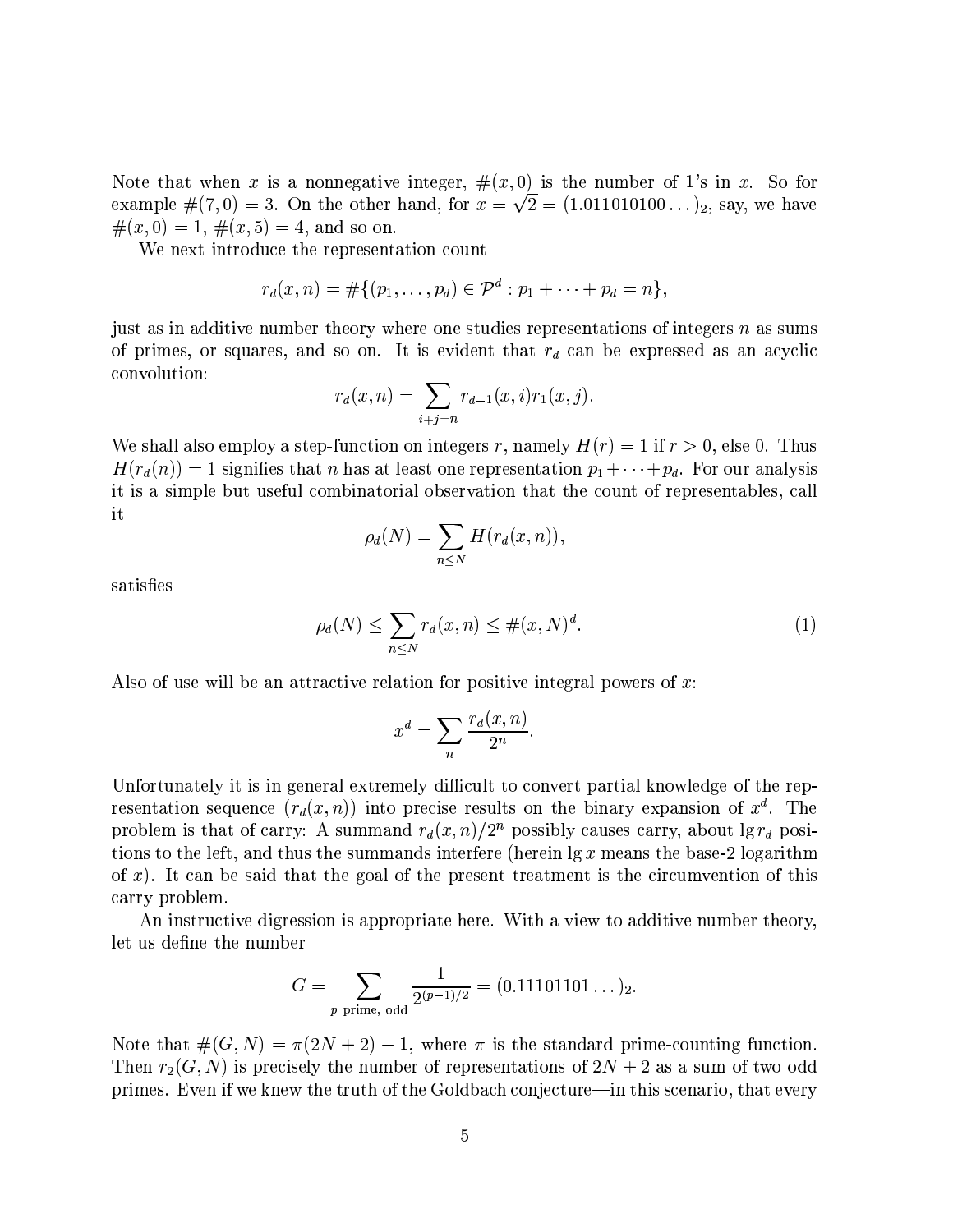$N > 2$  has  $H(r_2(x, N)) = 1$ —we would still not immediately know the binary expansion of  $G<sup>2</sup>$ , because of the carry problem. For all we know, it could be that the question of irrationality for  $G^2$  is more difficult than the Goldbach conjecture itself. Conversely, it is unclear whether complete knowledge of the binary expansion of  $G<sup>2</sup>$  would yield results on the celebrated conjecture. In fact, it is easy to see that  $r_2(G, N)$  is unbounded, so arbitrarily long carries (deposition of bits arbitrarily far to the left of a given position) can be expected.

Similarly, for the number  $z = \sum_{n\geq 0} 2^{-n^2}$  introduced earlier we know that  $z^4$  has a representation sequence  $(r_4(z^4, 0), r_4(z^4, 1), ...)$  of all positive entries, on the basis of the Lagrange theorem that every nonnegative integer is a sum of four squares. Here again, little can be gleaned about the binary expansion of  $z<sup>4</sup>$  from this perspective, again because of carry. We study the number  $z$  further in Section 9.

Now back to positive powers of x and representation lists. A sum we later call a "tail" component" defined

$$
T_d(x,R) = \sum_{m\geq 1} \frac{r_d(x,R+m)}{2^m},
$$

which we note is  $2^R$  times a partial series for the power  $x^d$ , can be bounded via combinatorial observations, as in

**Theorem 2.1:** For  $x \in (1,2)$  (whether algebraic or not) and  $d \ge 1$  we have

$$
r_d(x,n) \le \binom{n+d-1}{d-1}
$$

Moreover, for the sum  $T_d$  defined above, we have for  $0 \le R \le N$  the upper bound

$$
T_d(x,R) < \frac{(R+d)^d}{(d-1)!(R+1)} \le \frac{(N+d)^d}{(d-1)!(N+1)}
$$

and the average bound

$$
\sum_{0 \le R \le N} T_d(x, R) < \frac{(N + d)^d}{(d - 1)!}
$$

**Proof:** From the convolution

$$
r_d(x, n) = \sum_{i+j=n} r_{d-1}(x, i) r_1(x, j)
$$

we have

$$
r_d(x, n) \le \sum_{i_1 + \dots + i_d \in [0, n], \sum i_j = n} 1 = {n + d - 1 \choose d - 1}.
$$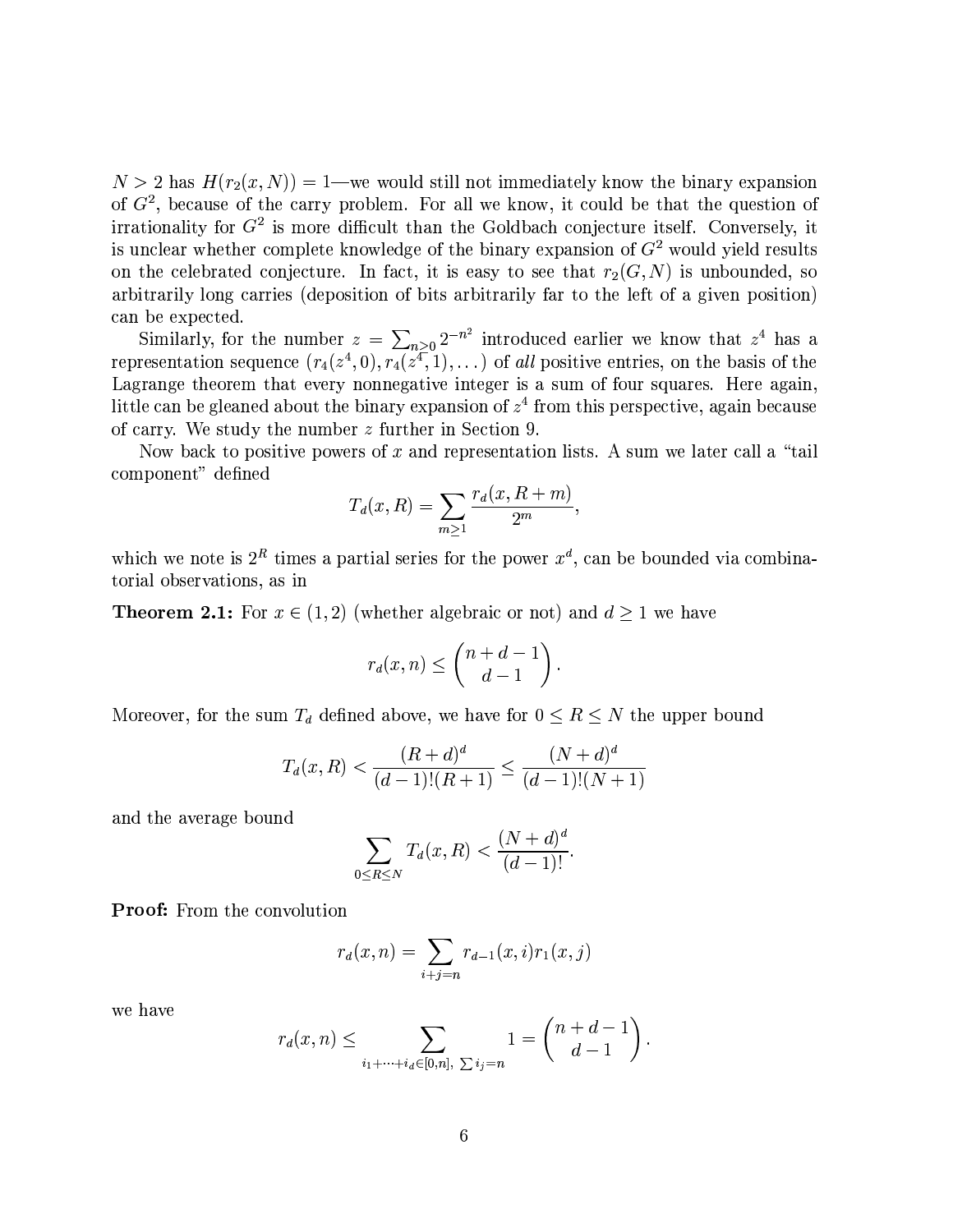Thus  $T_d(x,R) \leq U_d(R)$  where

$$
U_d(R) = \sum_{m \ge 1} \frac{1}{2^m} {R + m + d - 1 \choose d - 1}.
$$

This expression is seen to satisfy the recurrence relation

$$
U_d(R) = 2U_{d-1}(R) + \begin{pmatrix} R+d-1 \ d-1 \end{pmatrix},
$$

which can be used to establish a finite form for  $U_d$ :

$$
U_d(R) = \sum_{j=0}^{d-1} \binom{R+d}{j}
$$

So we have

$$
U_d(R) < \frac{(R+d)^{d-1}}{(d-1)!} \sum_{n \ge 0} \left(\frac{d-1}{R+d}\right)^n = \frac{(R+d)^d}{(d-1)!(R+1)}
$$

Thus, the first bound follows. The bound on the sum  $\sum T_d$  is simply obtained by summing the first bound over the stated range of  $R$ . QED

**Remark 2.2**: The finite form for  $U_d(R)$  noted above is a polynomial in R with nonnegative coefficients and with main term  $R^{d-1}/(d-1)!$ , so that this expression is not only a lower bound for  $U_d(R)$ , but is also equal to it asymptotically. Moreover, it is possible to express  $U_d(R)$  as a hypergeometric integral:

$$
U_d(R) = \frac{(R+d)!}{R!(d-1)!} \int_0^1 (2-x)^{d-1} x^R dx.
$$

We admit that the bounds of Theorem 2.1 and the present remark are actually stronger than what we need here; however, such stronger bounds could be useful in future research.

### 3. Preliminary bound on 1's density

Let x be a real algebraic irrational. The Thue-Siegel-Roth theorem [28] says that for any  $\epsilon > 0$  the inequality

$$
\left| x - \frac{a}{b} \right| < \frac{1}{b^{2+\epsilon}}
$$

has at most finitely many integer-pair solutions  $a, b$ . This means that the 1-bits of such an  $x$  cannot be too far apart, in the sense of

**Theorem 3.1:** For a real positive algebraic irrational number x, and any  $\delta > 0$ , the 1's positions  $p_i \in \mathcal{P}(x)$  satisfy, for sufficiently large m,

$$
p_m < (2+\delta)p_{m-1}.
$$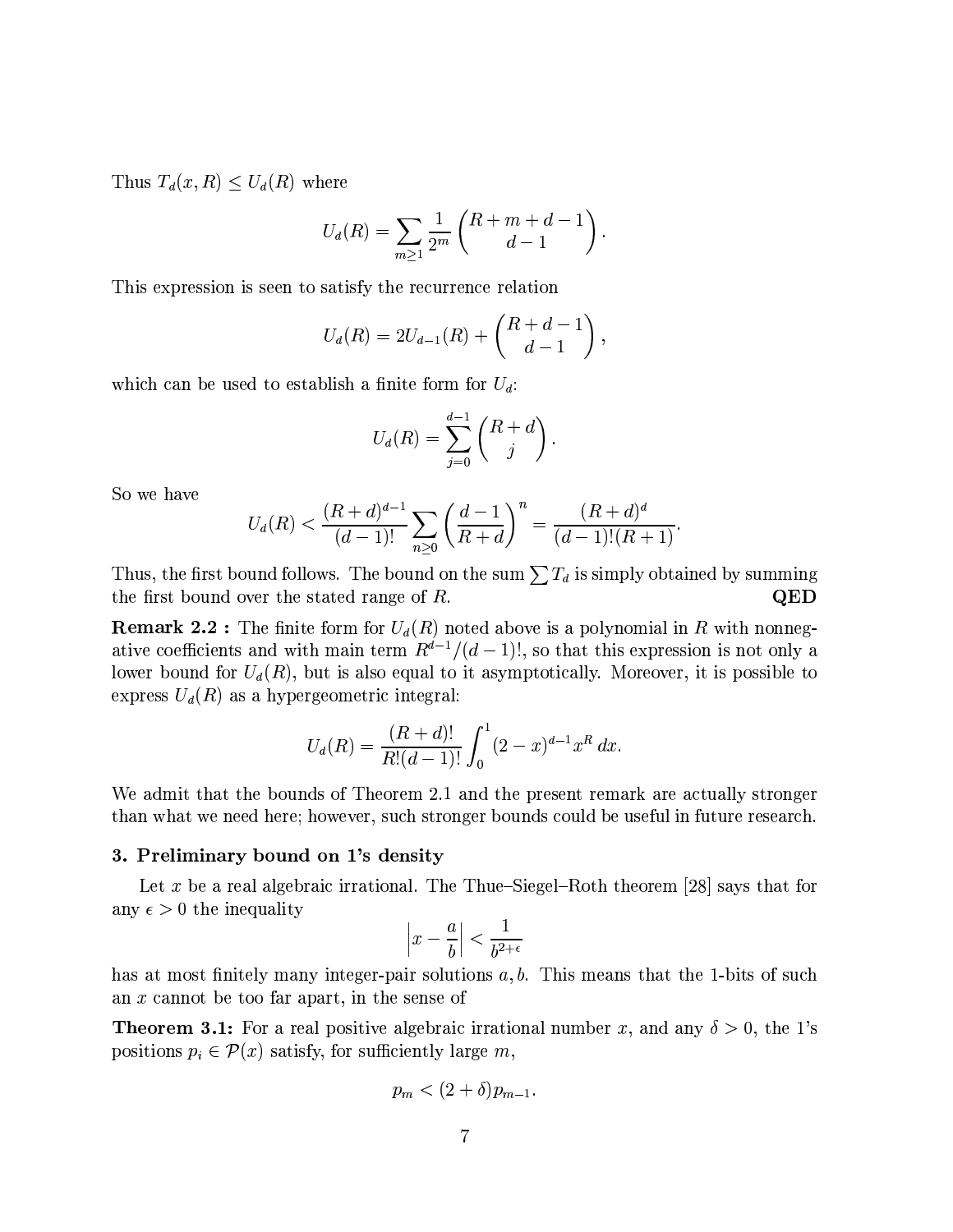Furthermore, for sufficiently large  $k$ , the interval

$$
\left(\left\lfloor\frac{k}{2+\delta}\right\rfloor,k\right)
$$

always contains a 1's position. Finally, the 1's count through sufficiently large position  $n$ satisfies

$$
\#(x, n) > (1 - \delta) \lg n.
$$

**Proof:** When x is irrational,  $\mathcal{P}(x)$  is an infinite set, so arbitrarily large  $p_i$  can be chosen, with

$$
x - \sum_{p \in P(x), \ p \le p_i} \frac{1}{2^p} < \frac{2}{2^{p_{i+1}}}.
$$

Now the sum is a rational  $a/b$  with  $b = 2^{p_i}$ , and so the first inequality of the theorem is clearly satisfied if  $p_i$  is large enough. The rest of the conclusions are immediate from said inequality. QED

The bound  $\#(x, n) > (1 - \delta) \lg n$  is admittedly weak, relative to what we aim to prove later. It does, however, establish the transcendency of any number

$$
m_{\alpha} = \sum_{n \geq 0} \frac{1}{2^{\lfloor \alpha^n \rfloor}}
$$

for any real  $\alpha > 2$ . Mahler observed that the number  $M = m_2 = \sum_{n>0} 1/2^{2^n}$  lies just out of reach of the Thue–Siegel–Roth implications, and went on to establish profound functional-equation methods to establish the transcendency of  $M$  [22], [25]. We shall be able to use our binary approach to establish, in fact, the transcendency of  $m_{\alpha}$  for any real  $\alpha > 1$ .

There is a curious aspect to Theorem 3.1, namely, however weak the bounds on 1's counts may be, there is a crucial juncture in what follows (the central Theorem 7.1) where we need Theorem 3.1 to assail the ubiquitous problem of carry propagation.

#### 4. Bounds for binary evaluations

For nonnegative integers n we have defined  $\#(n,0)$  as the number of 1's in the binary expansion of  $n$ . We proceed to give convexity relations on binary evaluations, i.e. on sums and products of integers, starting with some simple observations:

**Lemma 4.1:** For integers  $n > 0, j \ge 0$ , we have

$$
#(n, 0) \le 1 + \lg n \le n,
$$
  

$$
#(2^{j}n, 0) = #(n, 0),
$$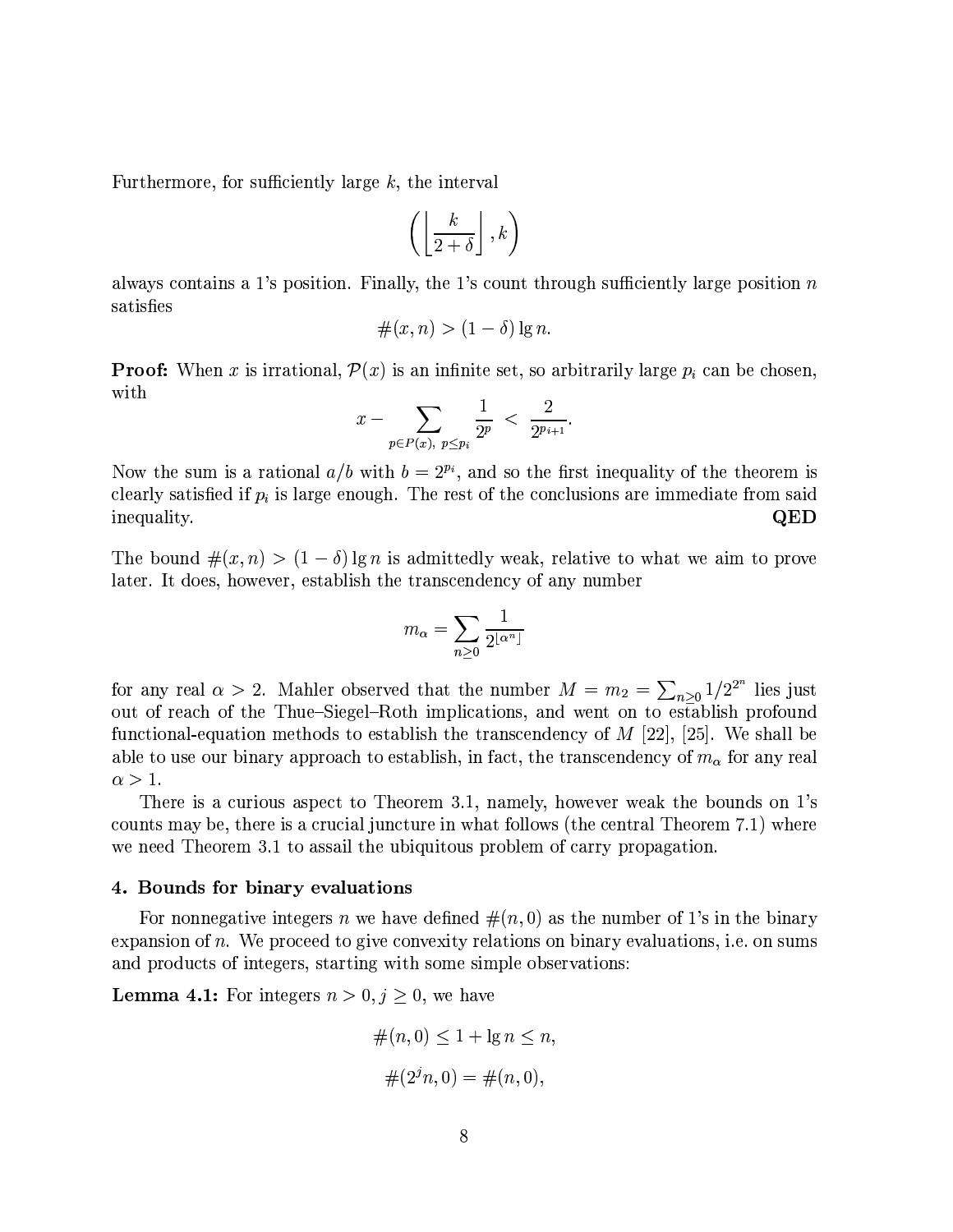$$
#(n+2j,0) = #(n,0) + 1 - kj,
$$

where in the last relation  $k_j$  is the number of consecutive 1's in n counting from the  $(-j)$ -th position inclusive, to the left.

**Proof:** The first inequality follows from the observation that the total number  $B(n)$  of bits in *n* (counting 0's and 1's) satisfies  $2^{B(n)-1} \le n$ , and  $\#(n,0) \le B(n)$ . The second statement is obvious (left-shifting by  $j$  bits introduces no new 1's). The third statement follows by the simple rule of add-with-carry. QED

This lemma leads to

**Theorem 4.2 (Convexity relations):** For nonnegative integers  $m, n$  we have upper bounds on the 1's counts of evaluations, as

$$
#(m+n, 0) \leq #(m, 0) + #(n, 0),
$$
  

$$
#(mn, 0) \leq #(m, 0)#(n, 0).
$$

Proof: The first, additive relation follows by repeated application of the last equality of Lemma 4.1, one application for each 1-bit of  $m$ , say. The second, multiplicative relation follows in similar fashion, by writing  $mn = (\sum 2^{-p})n$ , where p runs through the 1's positions of  $m$ , and using the second (shift) relation of Lemma 4.1. QED

It would greatly enhance the present study if we could obtain *lower* bounds on the 1's counts of binary evaluations. The extreme difficulty of such a program can be exemplified in several ways. Consider the famous factorization of the 7-th Fermat number, namely  $2^{128} + 1$ , but expressed in binary:

which display dashes any hope of a useful, unconditional lower bound on  $\#(mn,0)$ . Also interesting is this: If a Mersenne number  $p = 2<sup>q</sup> - 1$ , with q prime, say, is a product of two prime factors, say  $p = fg$ , then the convexity Theorem 4.2 implies  $\#(f,0)\#(g,0)$  $\#(p,0) = q$  (recall q is prime so this  $\#$  product cannot be q), which means that the factors f, g cannot both be too sparse with 1's. For example,  $2^{11} - 1 = 23 \cdot 89$  and each factor has four 1's; sure enough  $4 \cdot 4 > 11$ .

But for the present study on real numbers, there is a more telling disappointment in regard to lower bounds on 1's densities of products. Consider two sets of integers:

$$
S = \{n \ge 0 : n_{-2j} = 0\} = \{0, 2, 8, 10, 32, 34, 40, 42, \dots\},\
$$
  

$$
T = \{n \ge 0 : n_{-2j+1} = 0\} = \{0, 1, 4, 5, 16, 17, 20, 21, \dots\} = S/2,
$$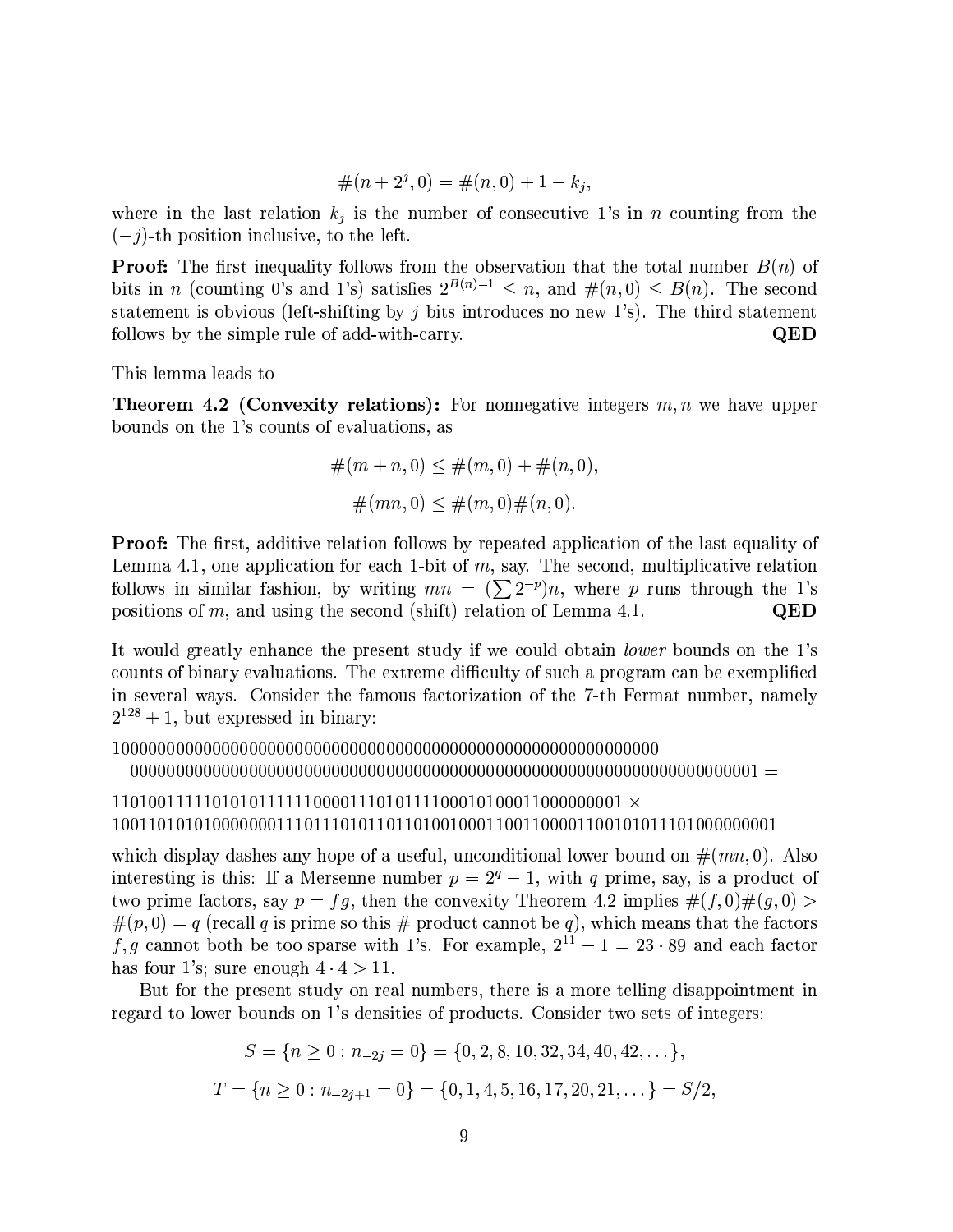so that elements of  $S$ ,  $T$  have 0-bits in all even, odd positions respectively. Now define associated real numbers:

$$
x_S = \sum_{s \in S} \frac{1}{2^s}, \quad x_T = \sum_{t \in T} \frac{1}{2^t}
$$

It is not hard to show that both of these real-numbers have "square-root" 1's densities, that is both  $\#(x_S, N), \#(x_T, N)$  are roughly of order  $\sqrt{N}$ , so that both  $x_S, x_T$  are irrational. in fact the sum  $x_S + x_T$  is irrational, since the intersection of the S, T sets is just  $\{0\}$  and so there is only one trivial carry for the sum. However, all of this having been said, it turns out amazingly enough that one has rational product

$$
x_S x_T = 2 = (10.0000\dots)_2,
$$

which reveals that two numbers each with square-root 1's density can have an extremal 1's density, in this case a zero density because of carry. By looking at the representation counts for integers in  $S + S$  one may show  $x_S^2$ ,  $x_T^2$ , hence (since  $2x_Sx_T = 4$ ) also  $(x_S + x_T)^2$ are irrational. In any case, we shall be able to handle certain real numbers whose 1's count is genuinely less than  $\sqrt{N}$ .

Back to the manageable case of upper bounds for binary evaluations, consider the polynomial

$$
f(x) = A_D x^D + A_{D-1} x^{D-1} + \dots A_1 x + A_0,
$$

for integers  $A_i$  all nonnegative. Then from Lemma 4.1 and Theorem 4.2 we easily have, for nonnegative integers  $n$ , the following convexity relation for polynomial evaluations:

$$
#(f(n), 0) \le \sum_{d=0}^{D} \max(0, 1 + \lg A_d) \#(n, 0)^d \le f(\#(n, 0)).
$$

This relation will next be applied to algebraic numbers whose minimum integer polynomial has all coefficients (except  $A_0$ ) nonnegative.

#### 5. Application of binary-evaluation bounds

Our strongest bounds on 1's density will be obtained for the class of real algebraic irrationals for which the coefficients of the minimum integer polynomial are nonnegative, except for the constant term. We begin with

**Lemma 5.1:** For irrational  $x \in (1, 2)$  and a given integral power d, the inequality

$$
0 < x^d - \frac{\lfloor 2^N x \rfloor^d}{2^{Nd}} < \frac{d2^d}{2^N}
$$

holds for all sufficiently large  $N$ .

**Proof:** Setting  $i = \lfloor 2^N x \rfloor$ , we have  $2^N \le i < 2^{N+1}$ , and  $x = i/2^N + z$ , where  $z \in (0, 1/2^N)$ . Now

$$
x^d = \frac{i^d}{2^{Nd}} (1 + 2^N z/i)^d,
$$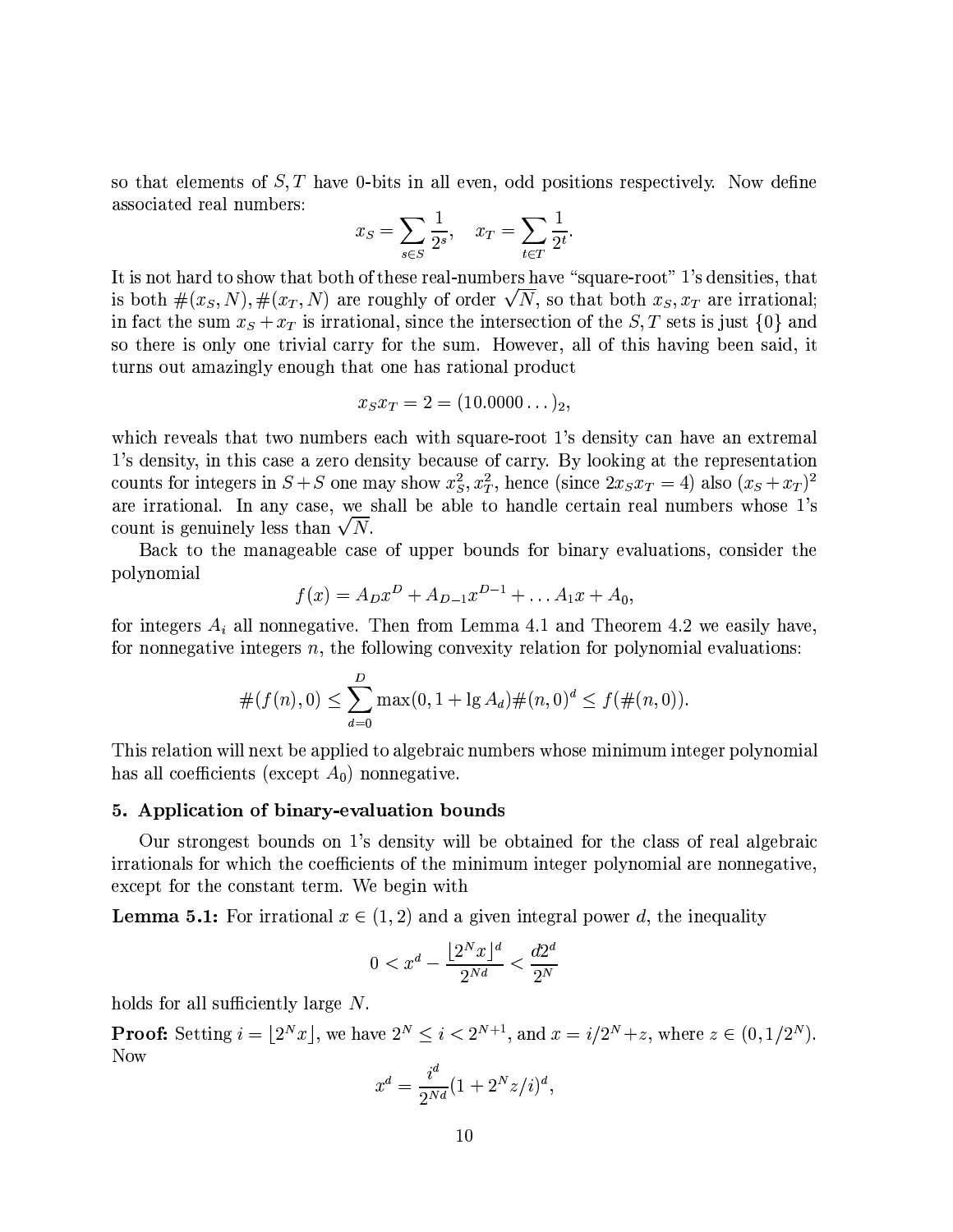so that

$$
0 < x^d - \frac{i^d}{2^{Nd}} < \frac{i^d}{2^{Nd}}((1+1/i)^d - 1).
$$

Choose M such that  $d < i$  for  $N > M$ , whence

$$
x^{d} - \frac{i^{d}}{2^{Nd}} < \frac{i^{d}}{2^{Nd}} \frac{2d}{i} < (e - 1) d \frac{2^{(N+1)(d-1)}}{2^{Nd}} < \frac{d2^{d}}{2^{N}}.
$$
 QED

We are now in a position to state

**Theorem 5.2:** Let y be a real algebraic of degree  $D > 1$  and assume for  $x = |y|/2^{\lfloor \lg |y| \rfloor}$ a minimum integer polynomial equation

$$
A_D x^D + A_{D-1} x^{D-1} + \dots A_1 x + A_0 = 0,
$$

where  $A_D > 0$  and  $A_{D-1}, \ldots, A_1$  are nonnegative integers. Then for any  $\epsilon > 0$  we have

$$
\#(|y|, N) > (1 - \epsilon)(1 + \lg A_D)^{-1/D} N^{1/D}
$$

for sufficiently large N (with threshold depending on  $y, \epsilon$ ).

**Proof:** Note that  $x \in (1,2)$  and because x is a shift of y, the counts  $\#(x, N), \#(y, N)$ differ only by an integer constant, so we may concentrate on x. Observe that  $A_0$  is a negative integer. From Lemma 5.1 we can select N and assign  $i = \lfloor 2^N x \rfloor$  so that

$$
x^d = \frac{i^d}{2^{Nd}} + z_d
$$

with  $z_d \in (0, d2^d/2^N)$ , for  $1 \leq d \leq D$ . Now define the integer

$$
Y_N = 2^{ND} \sum_{d=1}^{D} A_d i^d 2^{-Nd} = 2^{ND} \sum_{d=1}^{D} A_d (x^d - z_d),
$$

so that

$$
-A_0 = \frac{Y_N}{2^{ND}} + z_N,
$$

where

$$
0 < z_N = \sum_{d=1}^D A_d z_d < \frac{1}{2^N} \sum_{d=1}^D d2^d A_d.
$$

(It is this last inequality where the signs of the  $A_i$ ,  $i > 0$  are essential.) Thus for sufficiently large  $N$  we have a fractional part

$$
\left\{\frac{Y_N}{2^{ND}}\right\} = \left\{-A_0 - z_N\right\} = \left\{1 - z_N\right\} \ge 1 - \frac{C}{2^N} > 0
$$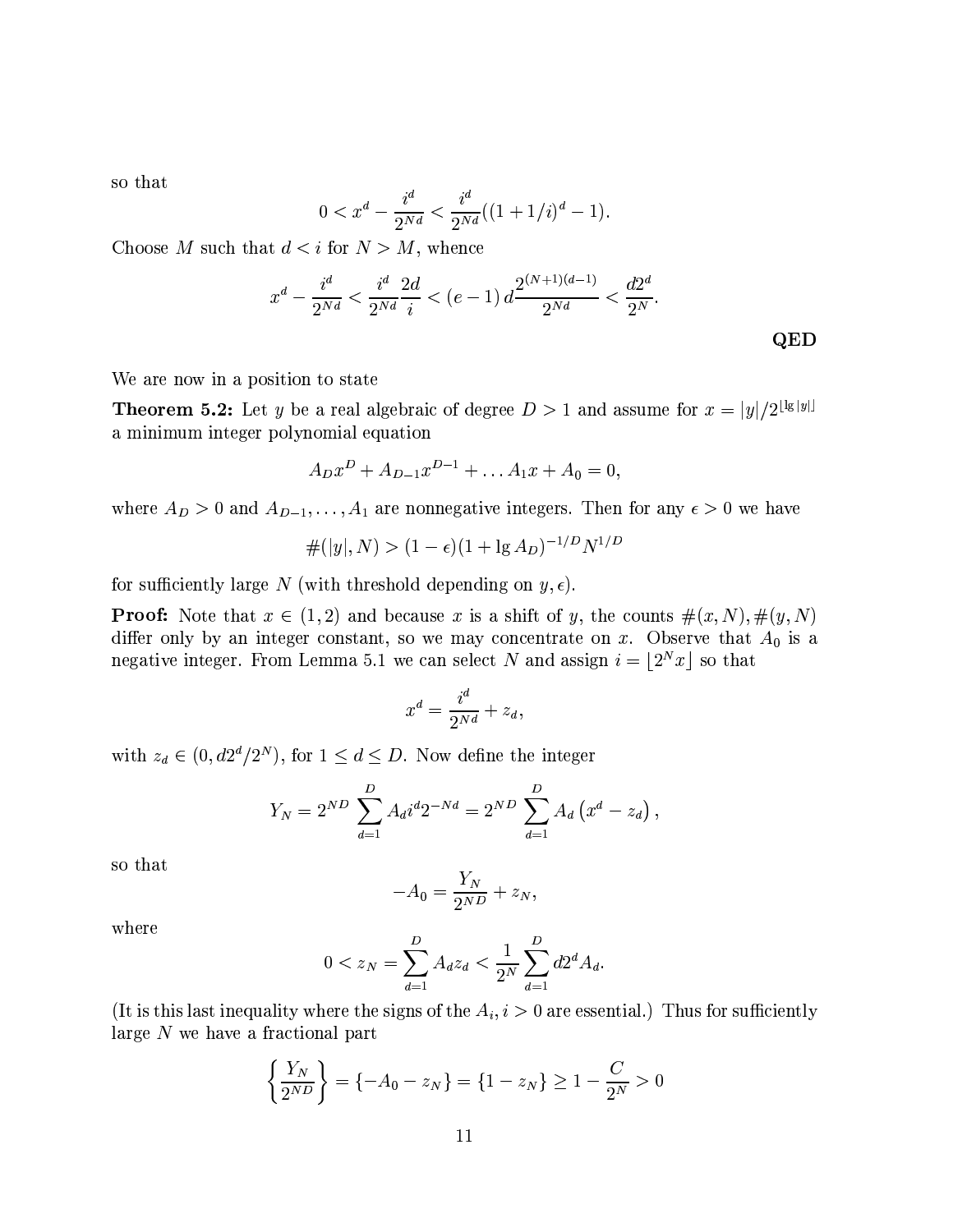for a strictly positive constant  $C = \sum_{d=1}^{D} d2^d A_d$  independent of N. But this means for some constant C' (also independent of N) that the integer  $Y_N$  has more than  $N - C'$  1bits. Since  $\#(i,0) = \#(x,N)$ , on using Theorem 4.2, we have (again using in an essential way that  $A_i \geq 0$  for  $i > 0$ )

$$
N - C' \quad < \quad \#(Y_N, 0) \le \sum_{d=1}^D \max(0, 1 + \lg A_d) \#(x, N)^d \tag{2}
$$

$$
\leq \#(x,N)^D \left( (1 + \lg A_D) + \frac{A_{D-1}}{\#(x,N)} + \dots \right), \tag{3}
$$

QED

and since  $\#(x, N)$  is unbounded (x is irrational) the result follows.

A side result is

**Corollary 5.3:** If  $y > 0$  is irrational, and there exists an integer  $d > 1$  such that for every  $\eta > 0$  we have

$$
\#(y, N) < \eta N^{1/d}
$$

for infinitely many N, then  $y^d$  is also irrational.

**Proof:** Assuming  $y^d$  is rational then for  $x = y/2^{\lfloor \lg y \rfloor}$  there is a polynomial  $Ax^d - B$ , with positive integers  $A, B$ . This polynomial is of the required form for application of Theorem 5.2, whose conclusion contradicts  $\liminf \#(y, N)N^{-1/d} = 0$ . QED

So for example the number

$$
\left(\sum_{n\geq 0}\frac{1}{2^{n^5}}\right)^4
$$

is irrational; the number being 4-th-powered does not, in the sense of Corollary 5.3, have enough 1-bits.

Theorem 5.2 reveals that the assignments  $y = \sqrt{2}$  or  $y = (-1 + \sqrt{5})/2$  (the golden mean) each have  $\#(y, N) > (1 - \epsilon)\sqrt{N}$  for large enough N; in the latter case one may use the polynomial equation  $x^2 + 2x - 4 = 0$ , whose root  $-1 + \sqrt{5}$  is in (1, 2). On a historical note: J. Samborski, in a published problem [29], asked for a proof that  $\#(y, N) < 5 \cdot 2^{N-2}$ an interesting, hard bound but asymptotically very much weaker than our square-root density.

#### 6. Bounds on BBP tails

Now we desire to lift all restrictions on the coefficient signs, except the high coefficient  $A_D > 0$  and contemplate the following representation relation (in this section we assume  $x \in (1,2)$  is algebraic of degree  $D > 1$ , see the remarks opening the proof of Theorem  $5.2$ :

$$
A_D x^D + \dots + A_1 x + A_0 = 0 = A_0 + \sum_{n \geq 0} \frac{1}{2^n} \sum_{d=1}^D A_d r_d(x, n).
$$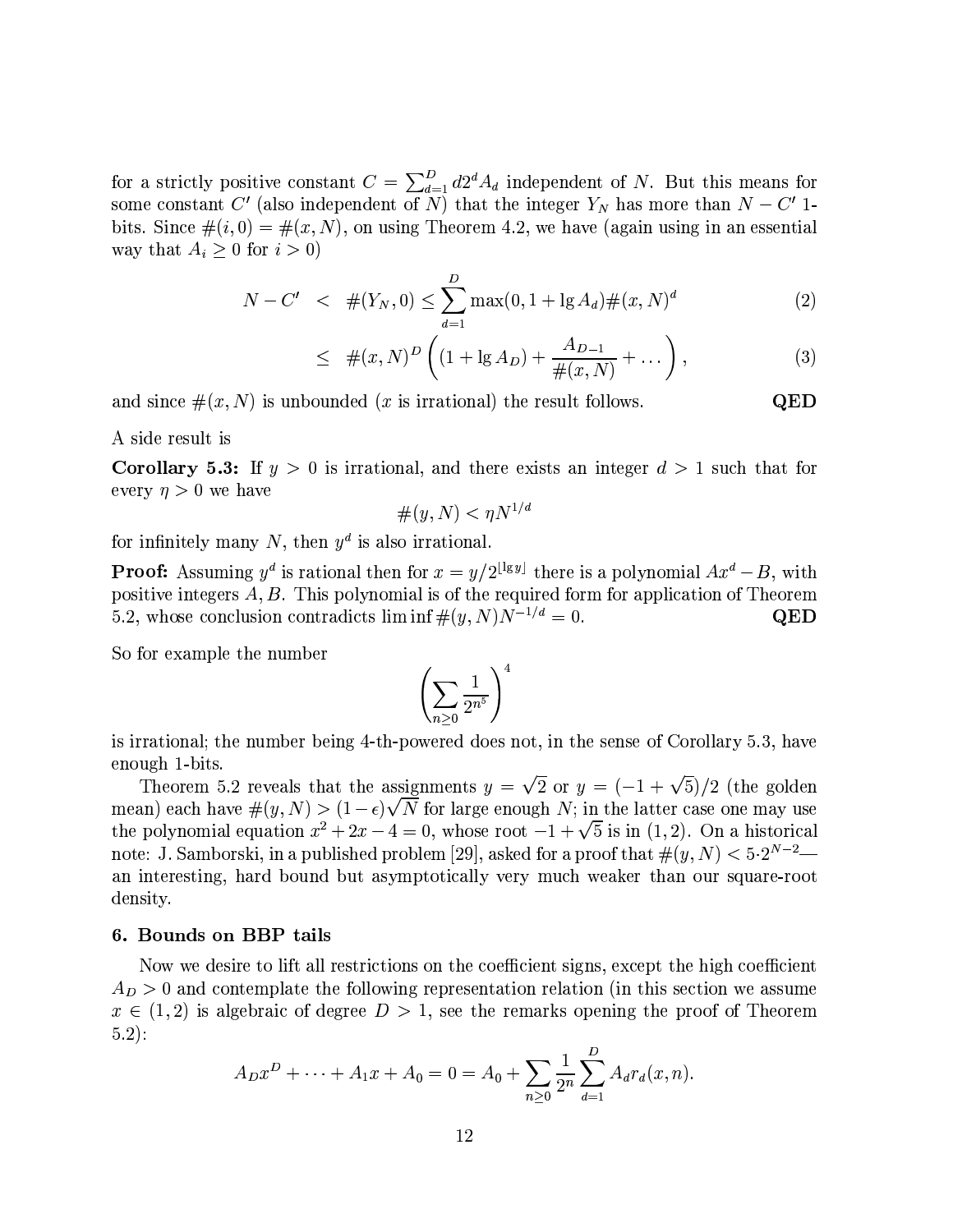Consider a shift by  $R$  bits of all entities, so that

$$
-2R A0 = I(x, R) + T(x, R),
$$

where  $I(x, R)$  is an integer and the BBP tail is defined

$$
T(x,R) = \sum_{m\geq 1} \frac{1}{2^m} \sum_{d=1}^D A_d r_d(x, R+m) = \sum_{d=1}^D A_d T_d(x, R),
$$

where as in Section 2 we identify a tail component

$$
T_d(x,R) = \sum_{m \geq 1} \frac{r_d(x,R+m)}{2^m}.
$$

The concept of BBP tail comes from the Bailey-Borwein-Plouffe formalism [2], whereby one may rapidly compute isolated bits of certain binary expansions—such as for  $\pi$ ,  $\log 2$ -by rapid computation of the integer  $I(x, R)$  and rigorous control of the "tail"  $T(x, R)$ .

Remarkably, it is a fact that for the algebraic x in question,  $T(x,R)$  is always an integer, for the simple reason that  $T(x,R) = -2^R A_0 - I(x,R)$ . To facilitate further analysis, we shall require a bound on the average absolute value of the tails  $T(x, R)$  in terms of one value of  $\#(x, N)$ :

**Lemma 6.1:** Let x be an algebraic number in  $(1, 2)$  of degree  $D > 1$  with minimum integer polynomial  $A_D x^D + A_{D-1} x^{D-1} + \cdots + A_0$ , so  $A_D > 0$ . Let  $N \ge 2D$  and set  $K = [2D \lg N]$ . Then for  $1 \le d \le D$  we have

$$
\sum_{1 \le R \le N-K} T_d(x, R) < \#(x, N)^d + 1,
$$

and so

$$
\sum_{1 \leq R \leq N-K} |T(x,R)| < \sum_{d=1}^{D} |A_d| \left( \#(x,N)^d + 1 \right).
$$

Proof: We have

$$
\sum_{R \le N-K} T_d(x, R) = \sum_{m \ge 1} 2^{-m} \sum_{R \le N-K} r_d(x, R+m)
$$
\n
$$
\le \sum_{m=1}^K 2^{-m} \sum_{R \le N} r_d(x, R) + 2^{-K} \sum_{m > K} 2^{K-m} \sum_{R \le N-K} r_d(x, R+m)
$$
\n
$$
< \sum_{R \le N} r_d(x, R) + 2^{-K} \sum_{K \le R \le N} T_d(x, R).
$$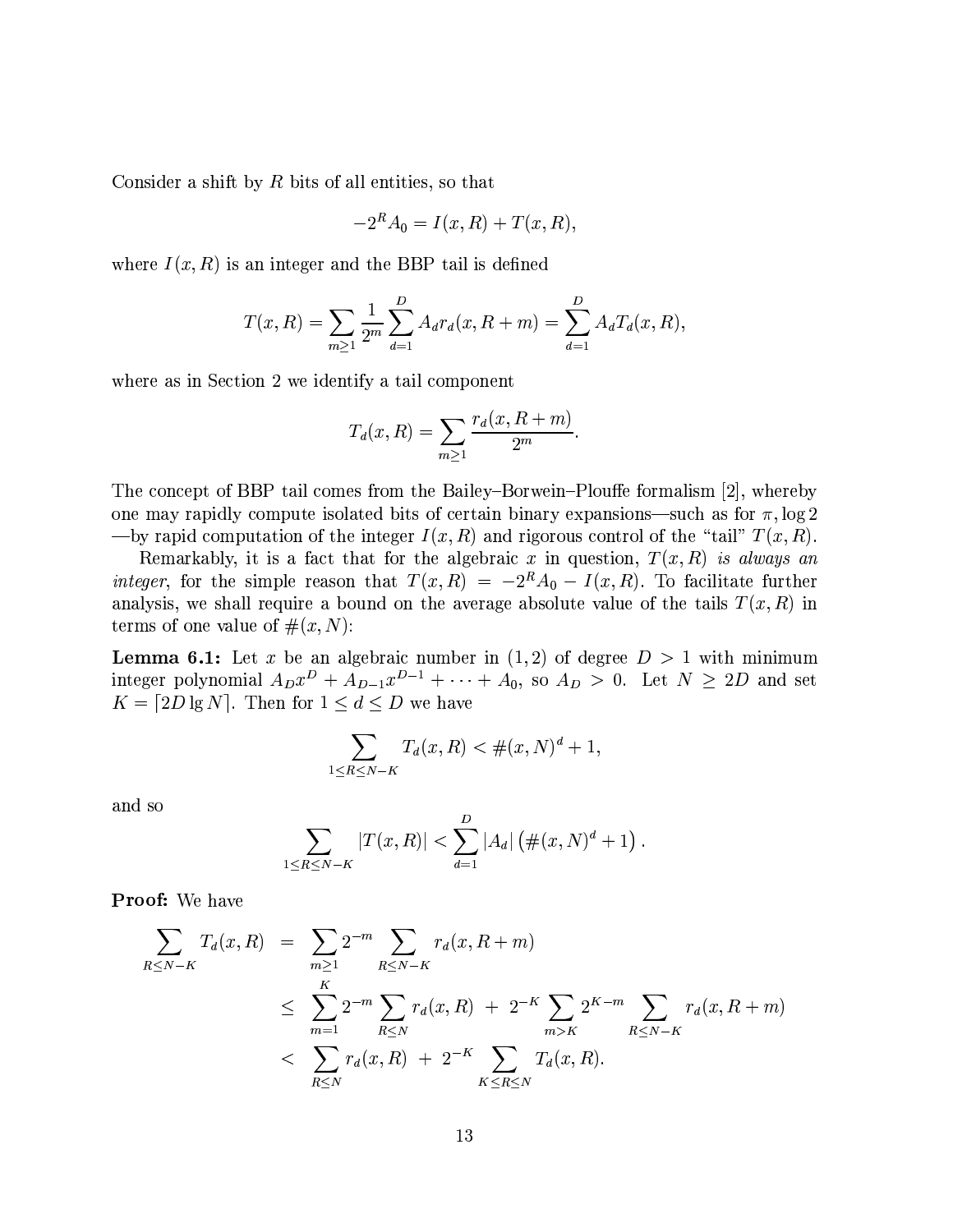Using  $(1)$  and Theorem 2.1 we have

$$
\sum_{1 \le R \le N-K} T_d(x,R) \le \#(x,N)^d + N^{-2D}(N+1)^d,
$$

and the lemma is proved.

We shall use Lemma 6.1 to show that if  $\#(x, N)$  is small, then not too many values of  $T(x, R)$  are positive. Counter to this, the following lemma gives conditions on when there are many positive tails  $T(x, R)$ .

**Lemma 6.2:** Let x be an algebraic number in  $(1, 2)$  of degree  $D > 1$ . Suppose that  $R_0 < R_1$  are positive integers with  $r_{D-1}(x,R) = 0$  for all integers  $R \in (R_0, R_1]$  and  $T(x, R_1) > 0$ . Then  $T(x, R) > 0$  for every integer  $R \in [R_0, R_1]$ .

**Proof:** Say the minimum integer polynomial for x is  $A_D x^D + A_{D-1} x^{D-1} + \cdots + A_0$ . As the 0-bit of x is 1 it follows that  $r_d(x, N) \ge r_{d-1}(x, N)$  for  $d \ge 2$ . Thus the hypothesis implies that for each  $d = 1, 2, ..., D-1$  we have  $r_d(x, R) = 0$  for each integer  $R \in (R_0, R_1]$ . From the general recurrence relation on tails,

$$
T(x, R-1) = \frac{1}{2}T(x, R) + \frac{1}{2}\sum_{d=1}^{D} A_d r_d(x, R) = \frac{1}{2}T(x, R) + \frac{1}{2}A_D r_D(x, R)
$$

Assuming inductively that  $T(x, R) > 0$ , and using  $A_D > 0$ , we get  $T(x, R-1) > 0$ . QED

#### 7. The central theorem regarding general real algebraic numbers

We have established that for a certain restricted class of algebraics y of degree  $D \geq 2$ ,

$$
\#(|y|, N) > (1 - \epsilon)(1 + \lg A_D)^{-1/D} N^{1/D}
$$

for sufficiently large N, where  $A_D$  is the leading coefficient of the minimum integer polynomial for the normalized algebraic  $x = |y|/2^{\lfloor \lg |y| \rfloor}$ . Now we move to general algebraics, so that there will be no coefficient constraints except for the natural  $A_D > 0$ . Fortunately, we shall achieve a bound which is weaker only by an overall constant factor.

**Theorem 7.1:** For real algebraic y of degree  $D > 1$  and for any  $\epsilon > 0$  we have for sufficiently large N (with threshold depending on  $y, \epsilon$ )

$$
\#(|y|, N) > (1 - \epsilon)(2A_D)^{-1/D} N^{1/D},
$$

where  $A_D > 0$  is the leading coefficient of the minimum integer polynomial of  $x =$  $|y|/2^{\lfloor \lg |y| \rfloor}$ .

**Proof:** As in the proof of Theorem 5.2, we use the normalized algebraic  $x \in (1,2)$ , observing that  $\#(x, N), \#([y], N)$  differ only by an integer constant, so again we may

QED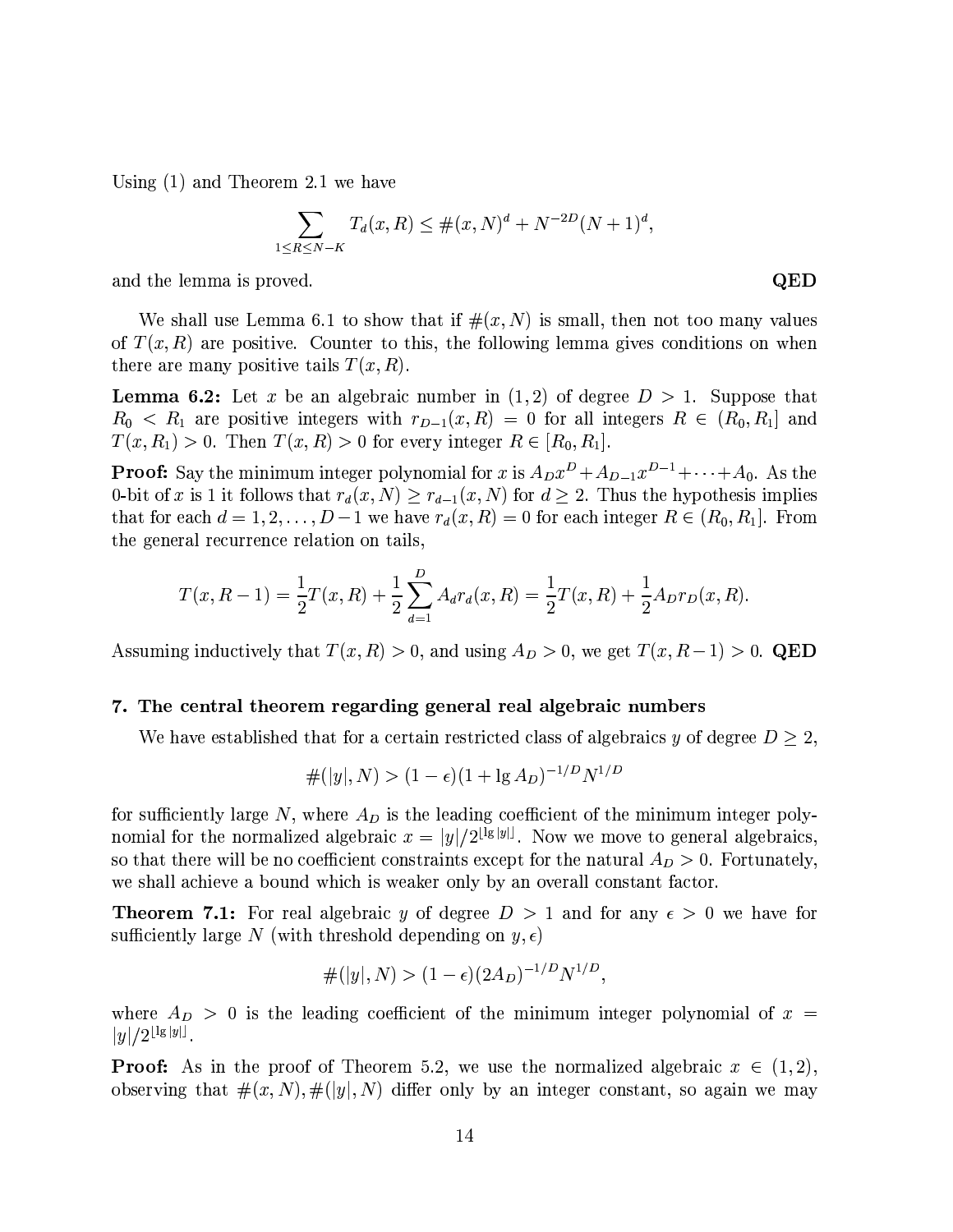concentrate on the bit-counting for x. Suppose  $\#(x, N) \le cN^{1/D}$ . Then from (1) applied for  $d = D - 1$ , and the fact that each  $r_{D-1}(x, R)$  is a nonnegative integer, we have that the number of integers  $R \leq N$  with  $r_{D-1}(x,R) > 0$  is at most  $c^{D-1}N^{1-1/D}$ . Say these R's are  $0 = R_1 < R_2 < \cdots < R_M$ , where  $M \leq c^{D-1} N^{1-1/D}$ . Let  $R_{M+1} = N$ . Trivially we have

$$
\sum_{i=1}^{M} (R_{i+1} - R_i) = N.
$$

For  $\delta > 0$ , let I denote the set of numbers  $i \leq M$  such that  $R_{i+1} - R_i \geq \frac{\delta}{3} c^{1-D} N^{1/D}$ . (Ultimately we transform  $\delta$  into the  $\epsilon$  of the theorem.) We have

$$
\sum_{i\in I} (R_{i+1} - R_i) \geq N - \frac{\delta}{3} c^{1-D} N^{1/D} M \geq \left(1 - \frac{\delta}{3}\right) N.
$$

Now we wish to show, if  $i \in I$  and if integer  $R \in (R_i, R_{i+1} - D \log N]$  has  $r_D(x, R) > 0$ , then  $T(x, R - 1) > 0$ :

$$
T(x, R-1) \geq \frac{1}{2}A_D - \sum_{d=1}^{D-1} |A_d| \sum_{m \geq 1} 2^{-m} r_d(x, R-1+m)
$$
  
= 
$$
\frac{1}{2}A_D - \sum_{d=1}^{D-1} |A_d| \sum_{m > R_{i+1}-R} 2^{-m} r_d(x, R-1+m)
$$
  
= 
$$
\frac{1}{2}A_D - \sum_{d=1}^{D-1} |A_d| 2^{R-R_{i+1}} T_d(x, R_{i+1}-1)
$$
  

$$
\geq \frac{1}{2} - N^{-D} \sum_{d=1}^{D-1} |A_d| (N+d)^d / (d-1)! N,
$$

where this last inequality follows from Theorem 2.1. Thus, for sufficiently large  $N$ , the positivity of the tail  $T(x, R-1)$  for such an R is established. Now if  $r_1(x, j) > 0$  and  $i \leq M$  then  $r_D(x, R_i + j) > 0$ . A key observation now is: By the Thue-Siegel-Roth implication Theorem 3.1, for N sufficiently large and for any  $i \in I$ , there is some integer  $j_i$  with

$$
j_i \in \left(\frac{1}{2 + \delta/2}(R_{i+1} - R_i - D \log N), R_{i+1} - R_i - D \log N\right)
$$

and  $r_1(x, j_i) > 0$ . We conclude that  $r_D(x, R_i + j_i) > 0$ , so it follows from our previous reasoning that  $T(x, R_i + j_i - 1) > 0$ . Then from Lemma 6.2 we have  $T(x, R) > 0$  for every integer  $R \in [R_i, R_i + j_i]$ . Hence  $T(x, R) > 0$  for at least

$$
\frac{1}{2+\delta/2}\sum_{i\in I}(R_{i+1}-R_i-D\log N)
$$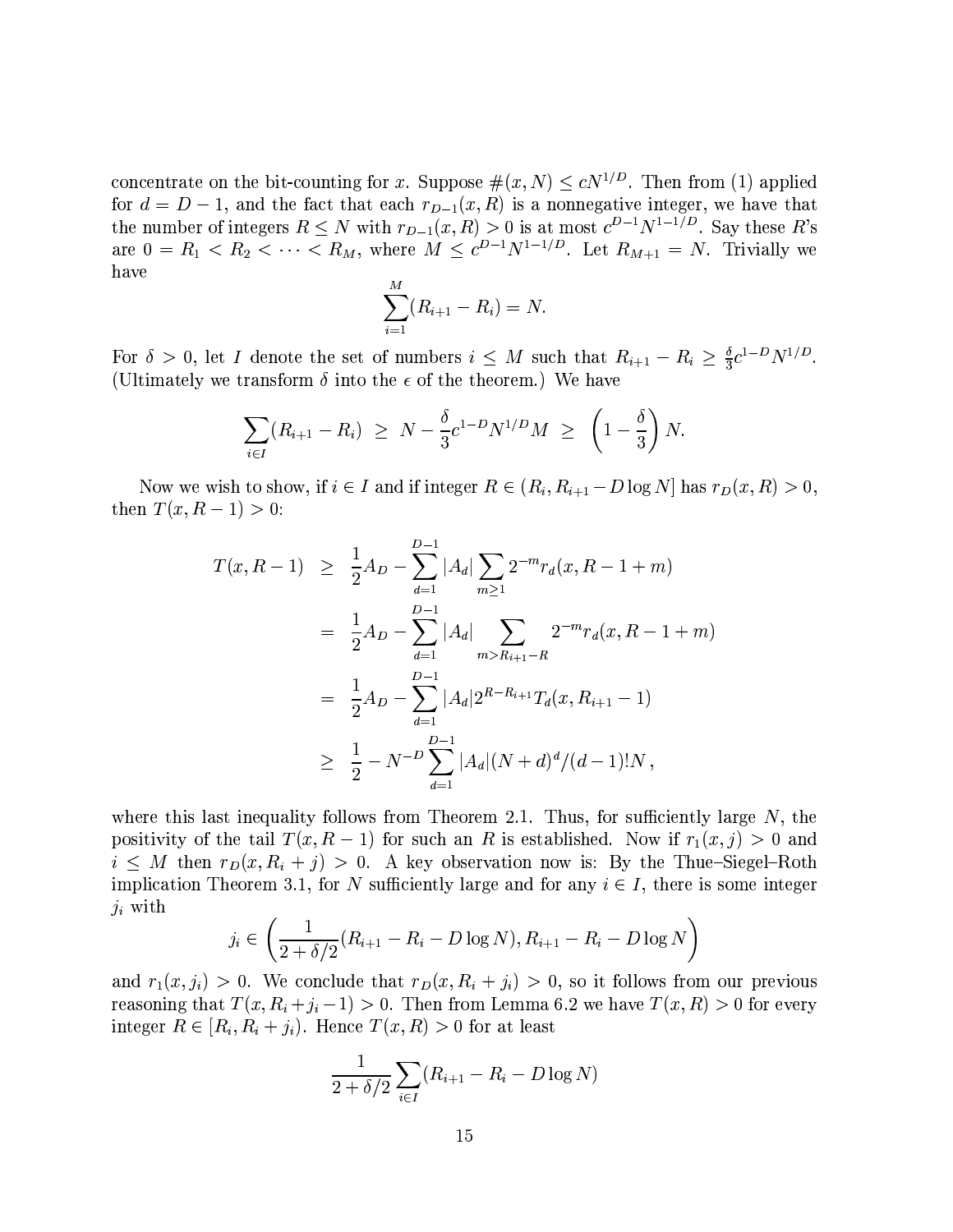values of  $R \leq N$ . But this last expression is at least

$$
\frac{1}{2+\delta/2} \left(1 - \frac{\delta}{3}\right) N - Dc^{D-1} N^{1-1/D} \log N
$$

which is at least  $(\frac{1}{2} - \frac{\delta}{3})N$  for all sufficiently large values of N.

We now show that if  $c$  is too small, this last conclusion is impossible. By Lemma 6.1 we have (with  $K$  as in the lemma)

$$
\sum_{R \le N-K} |T(x,R)| \le \sum_{d=1}^{D} |A_d| (\#(x,N)^d + 1)
$$
  

$$
\le \sum_{d=1}^{D} |A_d| (c^d N^{d/D} + 1)
$$
  

$$
= A_D c^D N + O(N^{1-1/D}).
$$

Suppose now that  $c \le ((2 + \delta)A_D)^{-1/D}$ . It follows from this last calculation and the fact that each  $T(x, R)$  is an integer that  $T(x, R) > 0$  for at most  $\frac{1}{2+\delta}N + O(N^{1-1/D})$  values of  $R \leq N$ . So for N sufficiently large, this assertion is incompatible with the assertion that  $T(x, R) > 0$  for at least  $(\frac{1}{2} - \frac{\delta}{3})N$  values of  $R \le N$ . Finally, for the arbitrary positive  $\delta$  we set  $\epsilon = 1 - (1 + \delta/2)^{-1/D}$  to obtain the statement of the theorem. QED

#### 8. Implications of the central theorem

Theorem 7.1 can be used to establish transcendency of a class of binary expansions, as in

**Theorem 8.1:** Let a function  $f : \mathcal{R} \to \mathcal{R}$  be strictly monotonic increasing, with f attaining integer values for integer arguments. If for any  $\epsilon > 0$  the inverse of f satisfies

$$
f^{-1}(y) = O(y^{\epsilon})
$$

then the number

$$
x = \sum_{n\geq 0} \frac{1}{2^{f(n)}}
$$

is transcendental.

**Proof:** Note that the bit positions  $f(n)$  are distinct, so the observation

$$
f^{-1}(N) = \# \{ n > 0 : f(n) \le N \} = \#(x, N)
$$

means  $\#(x, N) = O(N^{\epsilon})$ , which for algebraic x is incompatible with Theorem 7.1. QED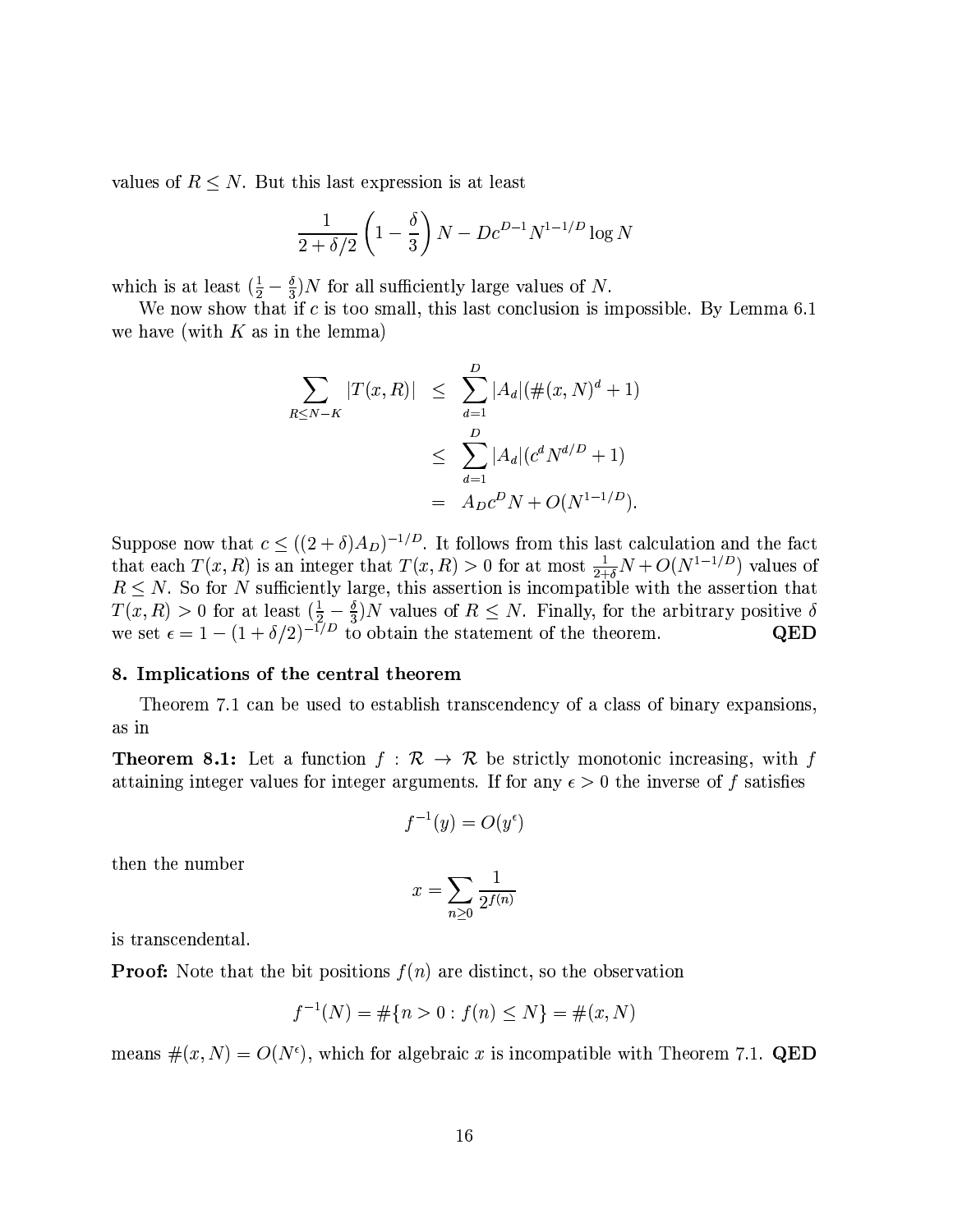**Corollary 8.2:** For any real  $\alpha > 1$  the number

$$
m_{\alpha} = \sum_{n \geq 0} \frac{1}{2^{\lfloor \alpha^n \rfloor}}
$$

is transcendental. So the Mahler number  $M = m_2$  and the Fibonacci binary involving the Fibonacci numbers  $(F_n) = (0, 1, 1, 2, 3, 5, ...)$ 

$$
X = \sum_{n\geq 0} \frac{1}{2^{F_n}}
$$

are transcendental. Finally, there are transcendental numbers of still greater 1-bit densities, such as

$$
Y = \sum_{n \ge 3} \frac{1}{2^{\lfloor n^{\log \log n} \rfloor}}.
$$

**Remark:** Recall that the Thue-Siegel-Roth implication Theorem 3.1 handles  $\alpha > 2$ .

**Proof:** As for  $m_{\alpha}$ , take  $n_0 = \frac{\lceil -\log(\alpha-1)/\log \alpha \rceil}{\log \alpha}$  so that there is a strictly monotone function whose ineteger evaluations are  $f(n) = \lceil \alpha^{n+n_0} \rceil$ , with  $f^{-1}(N) = O(\log N)$ , so that Theorem 8.1 applies and the partial binary sum for  $m_{\alpha}$  starting from index  $n_0$ , hence  $m_{\alpha}$  itself, is transcendental. As for the Fibonacci binary, the n-th Fibonacci number can be written  $f(n) = ((1+\tau)^n - (-\tau)^n))/\sqrt{5}$ , where  $\tau = (\sqrt{5}-1)/2$ , so the growth of 1's positions is essentially that of  $m_{1+\tau}$  and again incompatible with Theorem 7.1 if X is assumed algebraic. For the number Y it is evident that  $\#(Y, N) \sim N^{1/\log \log N}$  which is of slower growth than any positive power of  $N$ . **QED** 

We can also use Theorem 7.1 to generate results on algebraic degrees for certain constants, as in the following (as before let us stipulate that the algebraic degree of a transcendental is  $\infty$ :

**Theorem 8.3:** For positive integer  $k$  the number

$$
X_k = \sum_{n \ge 0} \frac{1}{2^{n^k}}
$$

has algebraic degree at least  $k$ , while the number

$$
P_k = \sum_{p \text{ prime}} \frac{1}{2^{p^k}}
$$

has algebraic degree at least  $k + 1$ .

**Proof:** In the first case,  $\#(X_k, N) = \# \{n^k \leq N\} < CN^{1/k}$ , so by Theorem 7.1 we must have degree  $D \geq k$ . In the second case we have  $\#(P_k, N) = \#(p^k \leq N) = \pi(N^{1/k})$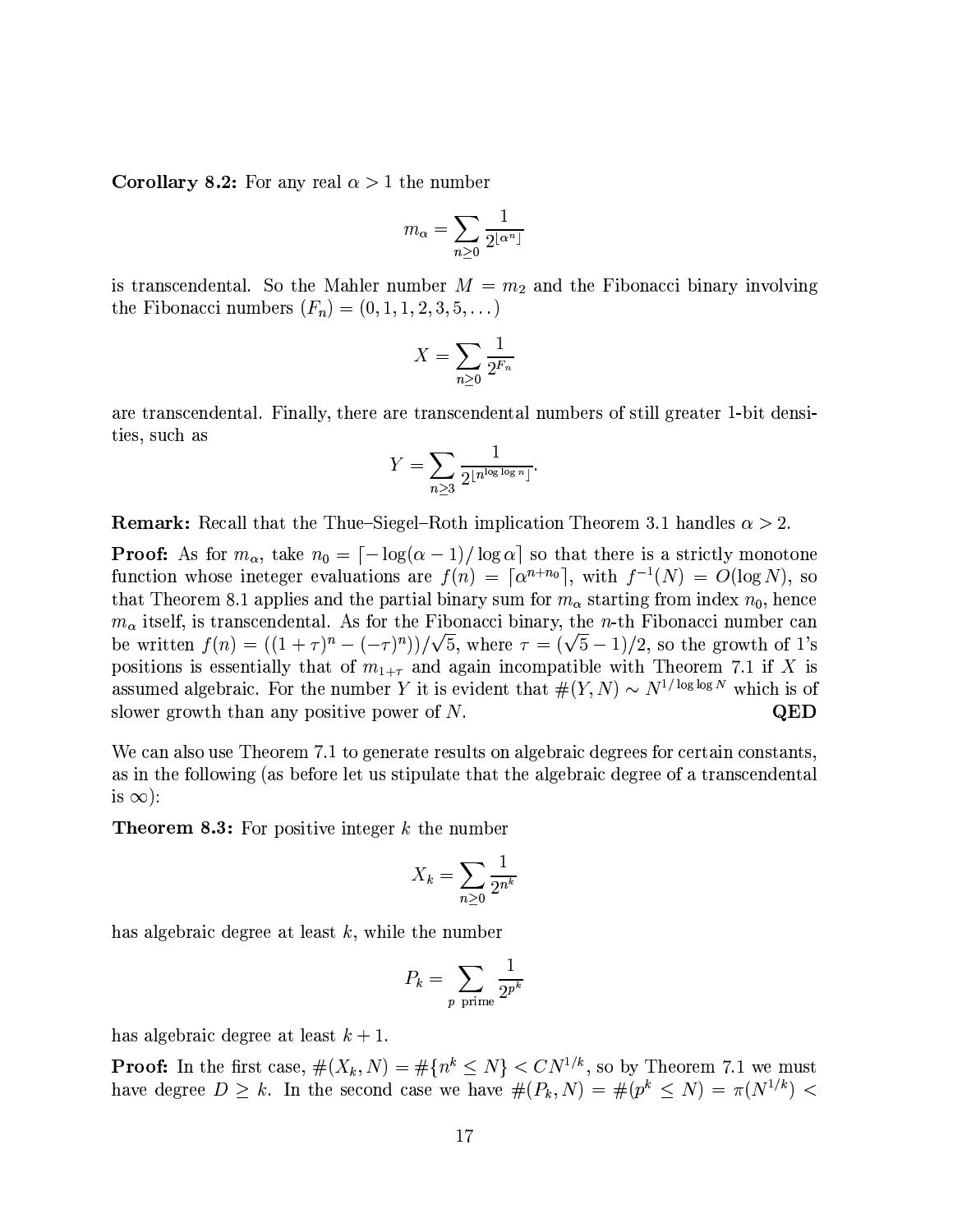$AN^{1/k}/(\log N)$  for a constant A, so that again by Theorem 7.1, we must have  $D > k$ . QED

Thus for example neither  $P_2$  nor  $X_3$  is a quadratic irrational. The case of  $X_2$  is just the previously mentioned number  $z = \sum 1/2^{n^2}$ , on which number we focus attention in the next section.

### 9. Study of a "borderline" number

The number

$$
z = \sum_{n\geq 0} \frac{1}{2^{n^2}} = \frac{1}{2} \left( \theta_3 \left( \frac{1}{2} \right) + 1 \right)
$$

is, with respect to the present treatment, a "borderline" case because, as we have seen, a square-root density of 1's is beyond reach of our methods. Recall also as in Section 4 that there are numbers with the same essential density of 1's as  $z$  but for which products of such numbers can be rational. Note that

$$
z'=2z-1=\theta_3\left(\frac{1}{2}\right)
$$

so that

$$
{z'}^2 = \sum_{n\geq 0} \frac{r_2(n)}{2^n},
$$

where now we are using the standard notation of  $r_2(n)$  for the number of representations  $n = a^2 + b^2$  for  $a, b \in \mathbb{Z}$ , counting sign and order. It will be convenient therefore to study  $z'$ , from which algebraic properties of  $z$  follow. Incidentally  $z'^2$  has some interesting numerological features; for one thing it is very close to  $\pi / \log 2$ ; in fact the approximation

$$
z'^2 \approx \frac{\pi}{\log 2} \left( 1 + 2e^{-\pi^2/\log 2} \right)^2 = 4.53237201425897410082795...
$$

can be obtained via Jacobi  $\theta$ -transformation, and remarkably is correct to the implied 23 decimal places in the above display. It is fascinating that such relations between  $z'^2$  and fundamental constants exist even though, as we shall prove, almost all of the binary bits of  $z'^2$  are 0's.

It is one of the earliest results in additive number theory, due to Jacobi, that

$$
r_2(n) = 4 \sum_{d|n, d \text{ odd}} (-1)^{(d-1)/2}.
$$

It turns out that the representation count  $r_2(n)$  is positive if and only if every prime  $p \equiv 3 \pmod{4}$  dividing *n* does so to an even power. Thus, the representation sequence  $(r_2(0),...)$  has zeros in any position  $n=3k$  with  $(3, k)$  coprime, and so on. Deeper results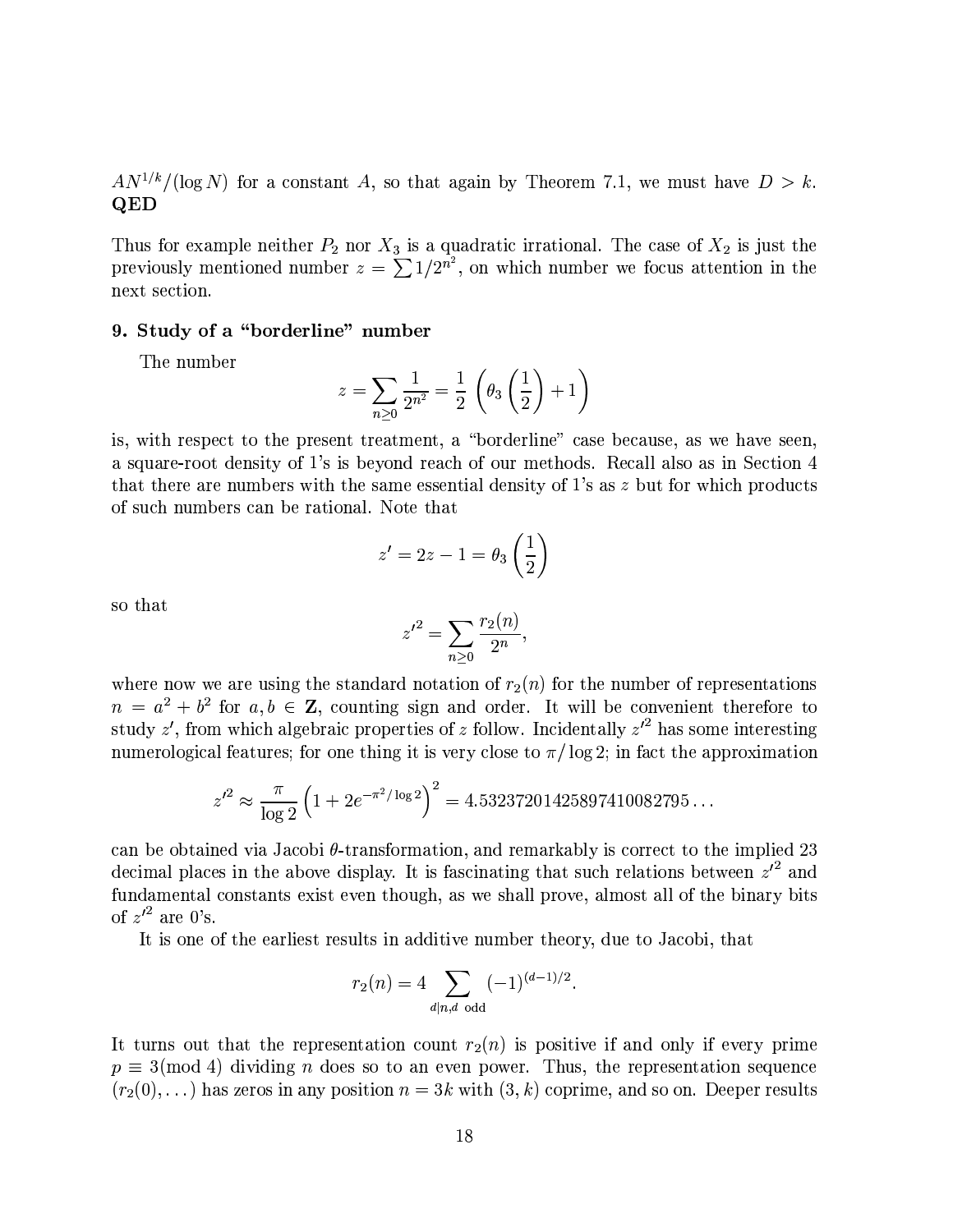on  $r_2$  include the fact that the number of representable integers not exceeding N behaves according to the Landau theorem:

$$
\sum_{n\leq N} H(r_2(n)) \sim L \frac{N}{\sqrt{\log N}},
$$

where the Landau constant is

$$
L = \left(\frac{1}{2} \prod_{p \equiv 3 \pmod{4}} \left(1 - \frac{1}{p^2}\right)^{-1}\right)^{1/2} = 0.764223653\dots
$$

(See [12] for descriptions of this and other facets of sums of squares.) The Landau density of representable numbers does not on the face of it imply a similar density of 1-bits in the expansion of  $z'^2$ .

Evidently we have

$$
{z'}^2 = 4 \sum_{d \text{ odd}} \frac{(-1)^{(d-1)/2}}{2^d - 1}
$$

This form is reminiscent of the Erdős–Borwein number

$$
E = \sum_{n>0} \frac{1}{2^n - 1} = \sum_{m>0} \frac{d(m)}{2^m},
$$

where  $d(m)$  denotes the number of divisors of m. The constant E was proven irrational by Erdős [10] who used number-theoretical arguments (outlined in [4]) which did, in fact, motivate our present analysis of  $z'^2$ . Later the irrationality of such forms was established via Padé approximants, by P. Borwein [6].

What we shall show is that  $z'$  is not a quadratic irrational, and so neither is z. In one sense this is stronger than the quoted irrationality results for the number  $E$ . On the other hand, it is already known that theta functions at algebraic arguments, hence  $z, z'$ , are transcendental [5, 9]. To effect our nonquadratic-irrationality proof, we shall follow the same basic prescription as for Theorem 7.1; namely, we establish upper bounds on the size of representations, and employ some knowledge of zero-runs. As for upper bounds, it is known [14] that for any fixed  $\epsilon > 0$  we have

$$
r_2(n) < 2^{\left(\frac{1}{2} + \epsilon\right) \frac{\log n}{\log \log n}}
$$

for sufficiently large n. Note that this bound is much tighter than the general one of Theorem 2.1. This tighter bound works well with what we can show about zero-runs:

**Theorem 9.1:** Let  $\epsilon > 0$  be arbitrary, but fixed, and define

$$
u_{\epsilon}(x) = \frac{1 - \epsilon}{2L} \frac{\log x}{\sqrt{\log \log x}}
$$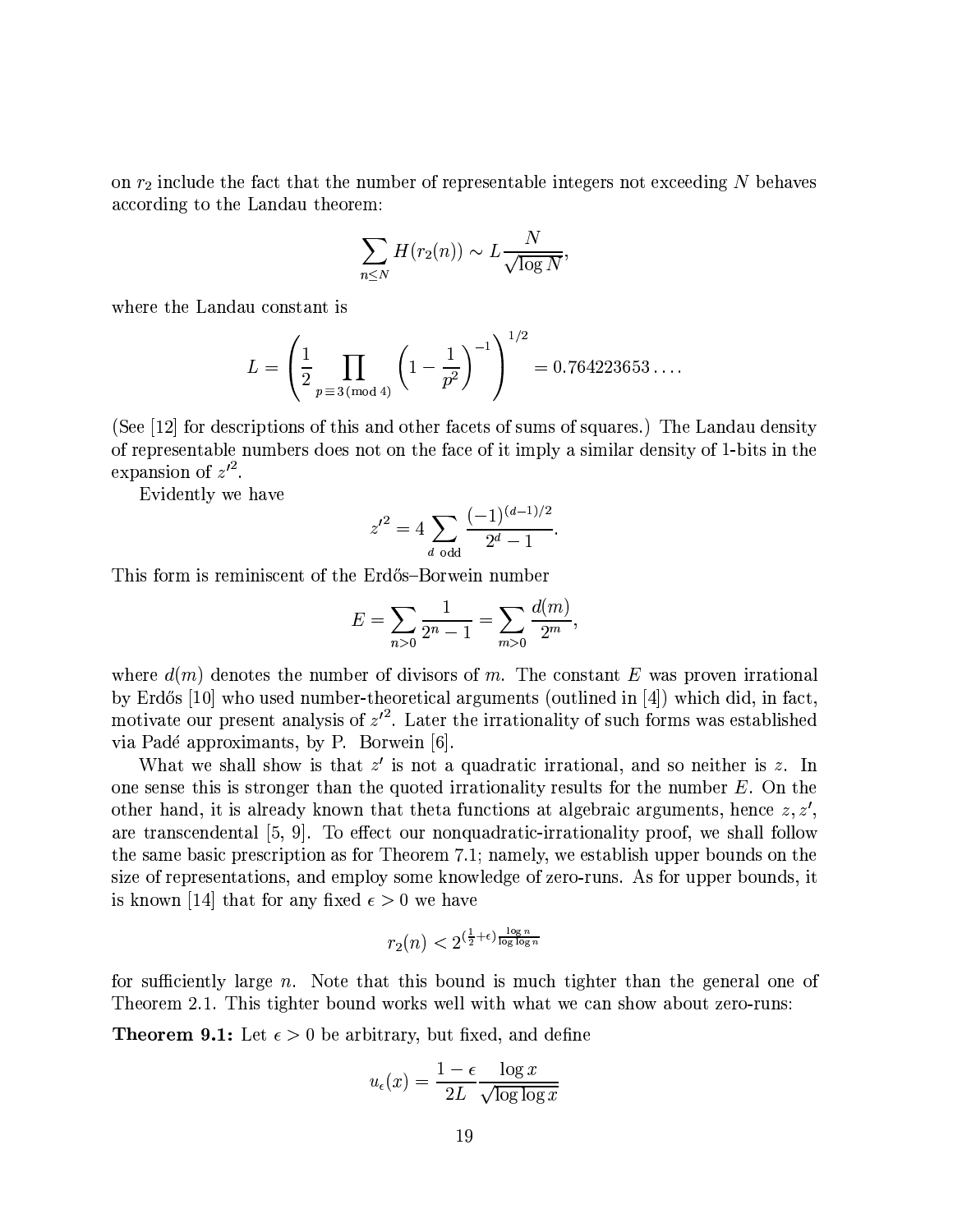where L is the Landau constant. Then for sufficiently large x there is a square integer M with  $M < x$  and an integer  $a < M$  such that  $r_2(n) = 0$  whenever

$$
n \equiv a + i \pmod{M}, \quad 1 \leq i \leq u_{\epsilon}(x).
$$

**Proof.** Let  $x$  be large and let

$$
u = \left[ \frac{1 - \epsilon}{2L} \frac{\log x}{\sqrt{\log \log x}} \right].
$$

Let  $v_p(n)$  denote the exponent on the prime p in the prime factorization of n. Cast out from [1, u] any integer o with  $v_p(n)$  odd for some prime  $p < u/\log u$ ,  $p \equiv 3 \pmod{4}$ . Let  $\mathcal E$  denote the set of remaining numbers n, and let E denote the cardinality of  $\mathcal E$ . Also, let  $\mathcal{E}_1$  denote the number of integers in [1, u] which are the sum of two squares, and let  $E_1$ denote the cardinality of  $\mathcal{E}_1$ . By the Landau theorem,

$$
E_1 \;\sim\; \frac{Lu}{\sqrt{\log u}}.
$$

Clearly,  $\mathcal{E}_1 \subset \mathcal{E}$ . In particular,  $E - E_1$  is at most the number of integers  $n \in [1, u]$  divisible by some prime p with  $u/\log u \le p \le u$  and  $p \equiv 3 \pmod{4}$ . Then

$$
E - E_1 \leq u \sum_{u/\log u \leq p \leq u} \frac{1}{p} = O(u \log \log u / \log u).
$$

We conclude that

$$
E \sim \frac{Lu}{\sqrt{\log u}}.
$$

Label the members of  $\mathcal E$  as  $n_1, n_2, \ldots, n_E$ .

Next, let  $M_1 = \prod p^{a_p}$ , where p runs over the primes with  $p \equiv 3 \pmod{4}$ ,  $p < u/\log u$ , and  $a_p = 2\lceil (\log u)/(2\log p) \rceil$ . (Thus,  $a_p$  is the least even integer with  $p^{a_p} \geq u$ .) We have  $\log M_1 = O(u/\log u).$ 

Let

$$
v = \left\lfloor \frac{\log x}{1 + \epsilon} \right\rfloor,
$$

and let  $M_2 = \prod p^2$  where p runs over the primes  $p \equiv 3 \pmod{4}$  with  $u/\log u \le p \le v$ . Then  $\log M_2 \sim v$ , so that for x sufficiently large we have  $M := M_1 M_2 < x$ . Label the prime factors of  $M_2$  as  $p_1, p_2, \ldots, p_F$ , where  $F \sim v/(2 \log v)$ . We have

$$
E \sim \frac{Lu}{\sqrt{\log u}} \sim \frac{1-\epsilon}{2} \frac{\log x}{\log \log x},
$$

$$
F \sim \frac{v}{2 \log v} \sim \frac{1}{2(1+\epsilon)} \frac{\log x}{\log \log x},
$$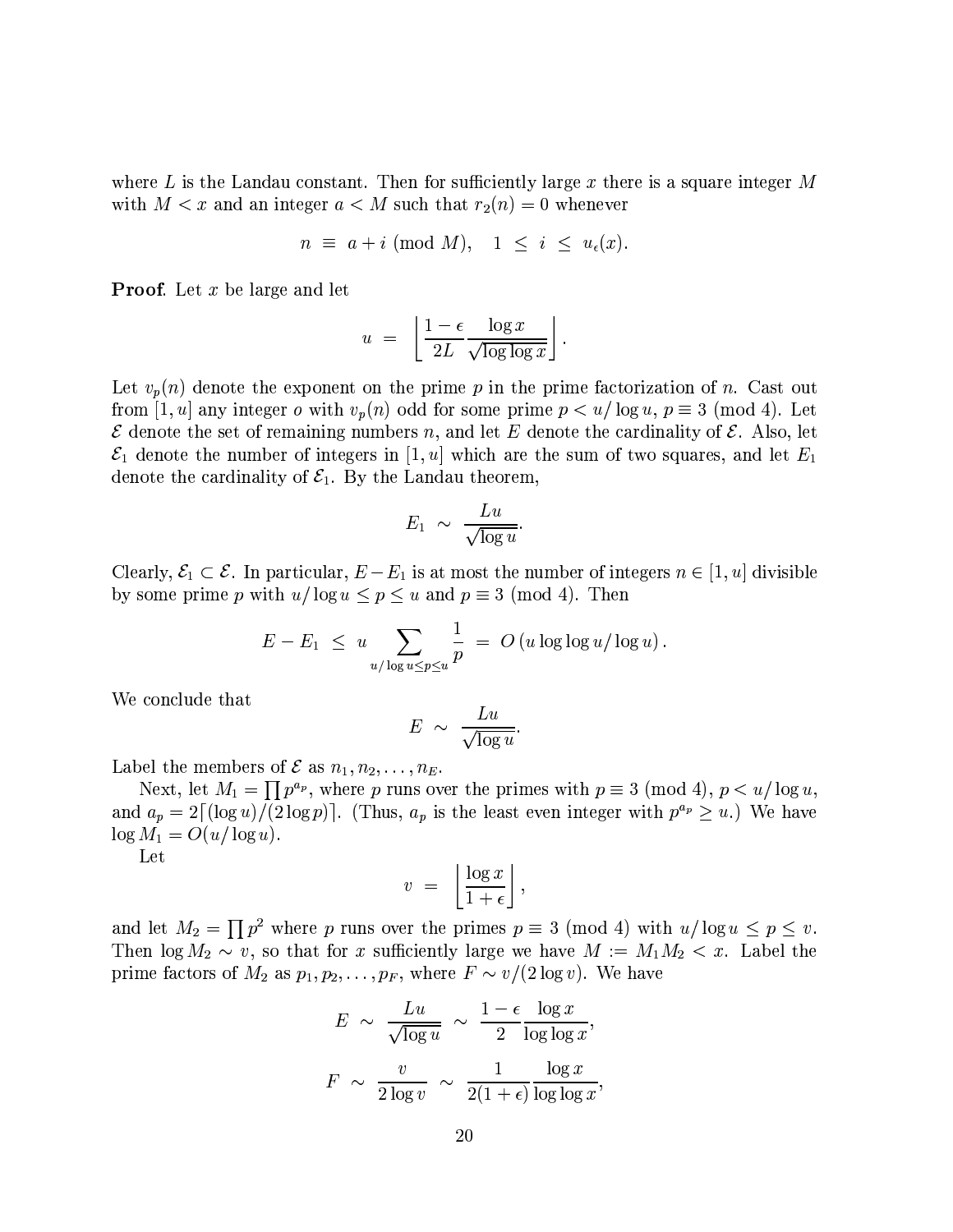so that for x sufficiently large we have  $F \geq E$ .

For  $1 \leq i \leq E$  let  $r_i$  be a solution to

$$
n_i + r_i M_1 \equiv p_i \pmod{p_i^2}.
$$

Further, let the integer  $r$  satisfy

$$
r \equiv r_i \pmod{p_i^2}, \quad \text{ for } 1 \le i \le E.
$$

Let h be an arbitrary integer. If n is an integer in [1, u] that is not in  $\mathcal{E}$ , then  $v_p(n + rM_1 + hM)$  is odd for some prime  $p|M_1$  and so  $r_2(n) = 0$ . Suppose  $n = n_i \in \mathcal{E}$ . Then  $v_{p_i}(n + rM_1 + hM) = 1$ , and so  $r_2(n) = 0$ . Thus, with  $a = rM_1$  we have that  $r_2(a+i+hM)=0$  for  $1\leq i\leq u$ . This completes the groof of the theorem. QED

**Corollary 9.2:** For integer *n* sufficiently large, the interval  $(n^2, n^2+n)$  contains a zero-run of the  $r_2$  representation of length at least  $u_{\epsilon}(n)$ .

**Proof:** Take  $x = n/3$  in Theorem 9.1. Then for relevant M and a, the position

$$
n^2 + (a+1+M - (n^2 \bmod M)) \le n^2 + 2n/3
$$

is the start of a zero-run of length  $u_{\epsilon}(n/3) \sim u_{\epsilon}(n)$ , which run for sufficiently large *n* is contained in  $(n^2, n^2 + n)$ . QED

We are now in a position to use representation bounds and the zero-run bound of Theorem 9.1, to establish

**Theorem 9.3:** The number  $z = \sum_{n>0} 1/2^{n^2}$  is not a quadratic irrational.

**Proof:** We shall focus on the number  $z' = \sum_{n \in \mathbf{Z}} 1/2^{n^2}$  whence the result will follow for z. Assume that

$$
A_2 z'^2 + A_1 z' + A_0 = 0,
$$

Consider the interval  $[n^4, (n^2+1)^2]$  and within that, positions

$$
n^4, n^4 + f, n^4 + f + Z, n^4 + n^2, (n^2 + 1)^2.
$$

By Corollary 9.2, for sufficiently large  $n$ , these positions are in order, with a zero-run length  $Z = |u_{\epsilon}(n^2)|$ , so that  $(r_2(n^4 + f + 1), \ldots, r_2(n^4 + f + Z))$  is a length-Z zero-vector. Note also that  $r_1(n^4) = r_1((n^2+1)^2) = 1$ , yet every other  $r_1$  in the entire interval is zero. Thus

$$
T(z', n^4 + n^2 - 1) \ge \frac{1}{2} - \frac{|A_1|}{2^{n^2}} > 0.
$$

Thus any tail  $T(z', n^4), \ldots, T(z', n^4 + n^2 - 1)$  is positive. However, using the upper bound on  $r_2(n)$  to bound the tail component  $T_2(z', n^4 + f)$ , we get

$$
T(z', n^4 + f) \le \frac{2A_2}{2^Z} 2^{(2+4\epsilon) \log n / \log \log n} + \frac{|A_1|}{2^{2n^2 - f}}.
$$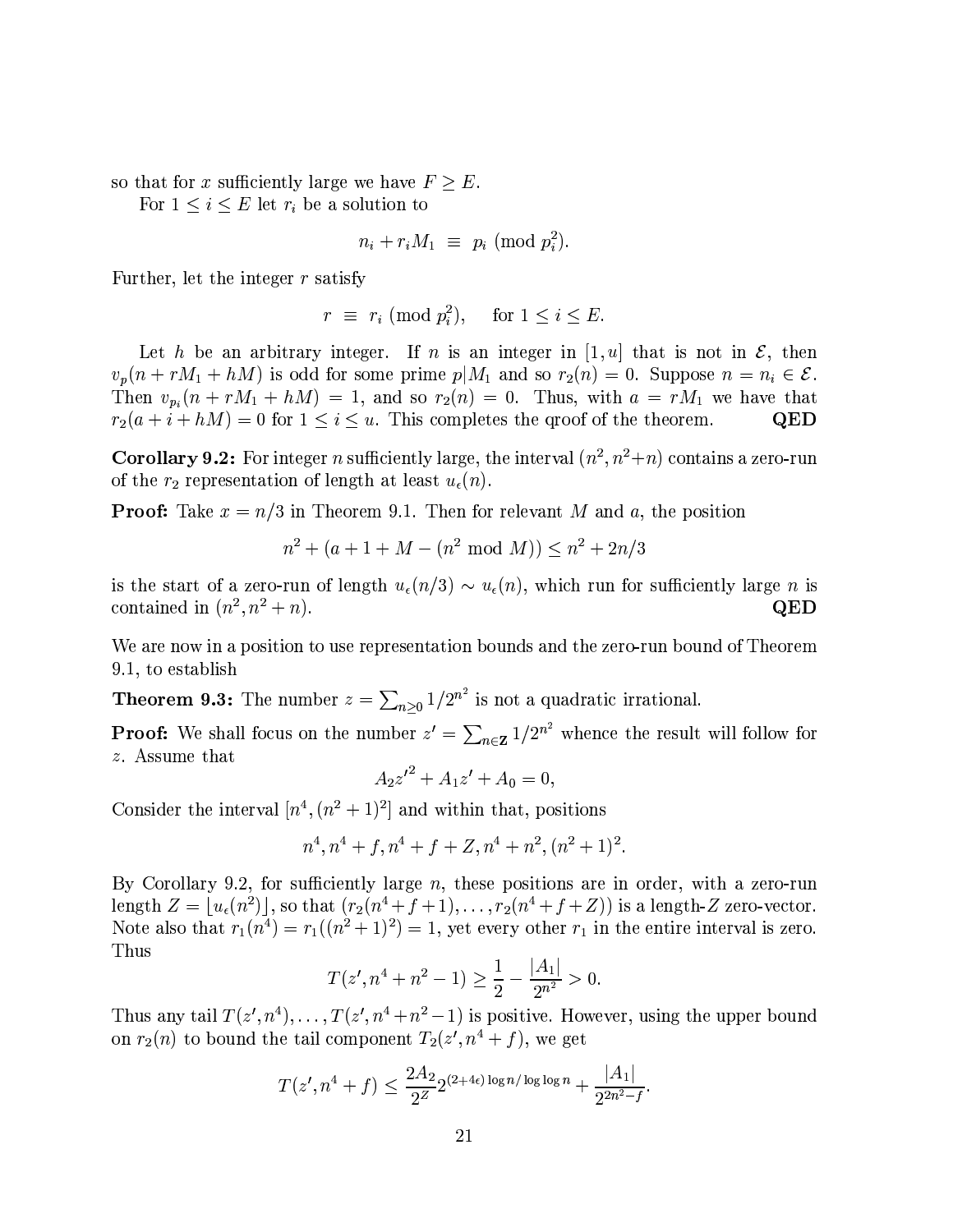Since Z has the  $\sqrt{\log \log n}$  denominator, we have for sufficiently large n

$$
0
$$

a contradiction.

We now state the following result, which was first suggested to us by numerical computation.

**Theorem 9.4:** Almost all bits of  $z^2$  are 0's; in fact the 1's-count has asymptotic behavior

$$
\#(z^2, N) \sim C_0 \frac{N}{\sqrt{\log N}}
$$

for an absolute constant  $C_0 \approx 0.7996...$  (we give a formula for  $C_0$  in the proof).

Clearly, Theorem 9.4 implies that  $z^2$  is irrational (because of arbitrarily long zero-runs). and Theorem 9.3 may well follow also from the asymptotic 1's density (although see Section 11). Incidentally the asymptotic density also holds for  $z'^2$ , as follows from a slight modification (actually simplification) of the proof. In spite of the paucity of 1's for these squared numbers, higher powers such as  $z^3$ ,  $z^4$  are likely 2-normal. Indeed, all such higher powers will involve interfering carries. For example, it is known that  $r_3(n) > 0$  for a limiting fraction 5/6 of all n (see [12]), so the carry problem for  $z<sup>3</sup>$  is already formidable.

The proof of Theorem 9.4 is based on the following two lemmas.

**Lemma 9.5:** There is an absolute constant c such that for any integers  $N, B \geq 2$ , the number of integers  $n \leq N$  with  $r_2(z,n) > 0$  and  $r_2(z,m) > 0$  for some integer m with  $0 < |n-m| < B$  is at most  $cBN/\log N$ .

**Lemma 9.6:** For any positive integers B, N, the number of integers  $n \leq N$  with  $r_2(z, n)$ *B* is at most  $(\sqrt{N}+1)^2/B$ .

Note that Lemma 9.6 is very easy. The assertion follows instantly from the inequality  $\sum_{n\leq N} r_2(z,n) \leq (\sqrt{N}+1)^2$ . We postpone the proof of Lemma 9.5 until later. First we see how Theorem 9.4 follows from the lemmas.

Let  $b(m) = \#(m,0)$  denote the number of 1's in the binary representation of the nonnegative integer m, and let  $b(0) = 0$ . It follows from Theorem 4.2 and the fact that  $r_2(z, n) \leq n^{o(1)}$  that for N large,

$$
\#(z^2, N) \leq \sum_{n \leq N + \log N} b(r_2(z, n)).
$$

The goal is to get a similar-looking lower bound. Let  $S_N$  denote the set of natural numbers  $n \leq N$  such that n is not a square and

$$
r_2(z, n) > 0,
$$
  
\n
$$
r_2(z, m) = 0 \text{ for } 0 < |n - m| < 3 \lg \lg N,
$$
  
\n
$$
r_2(z, m) < ( \lg N)^2 \text{ for } |n - m| < 2 \lg N.
$$

QED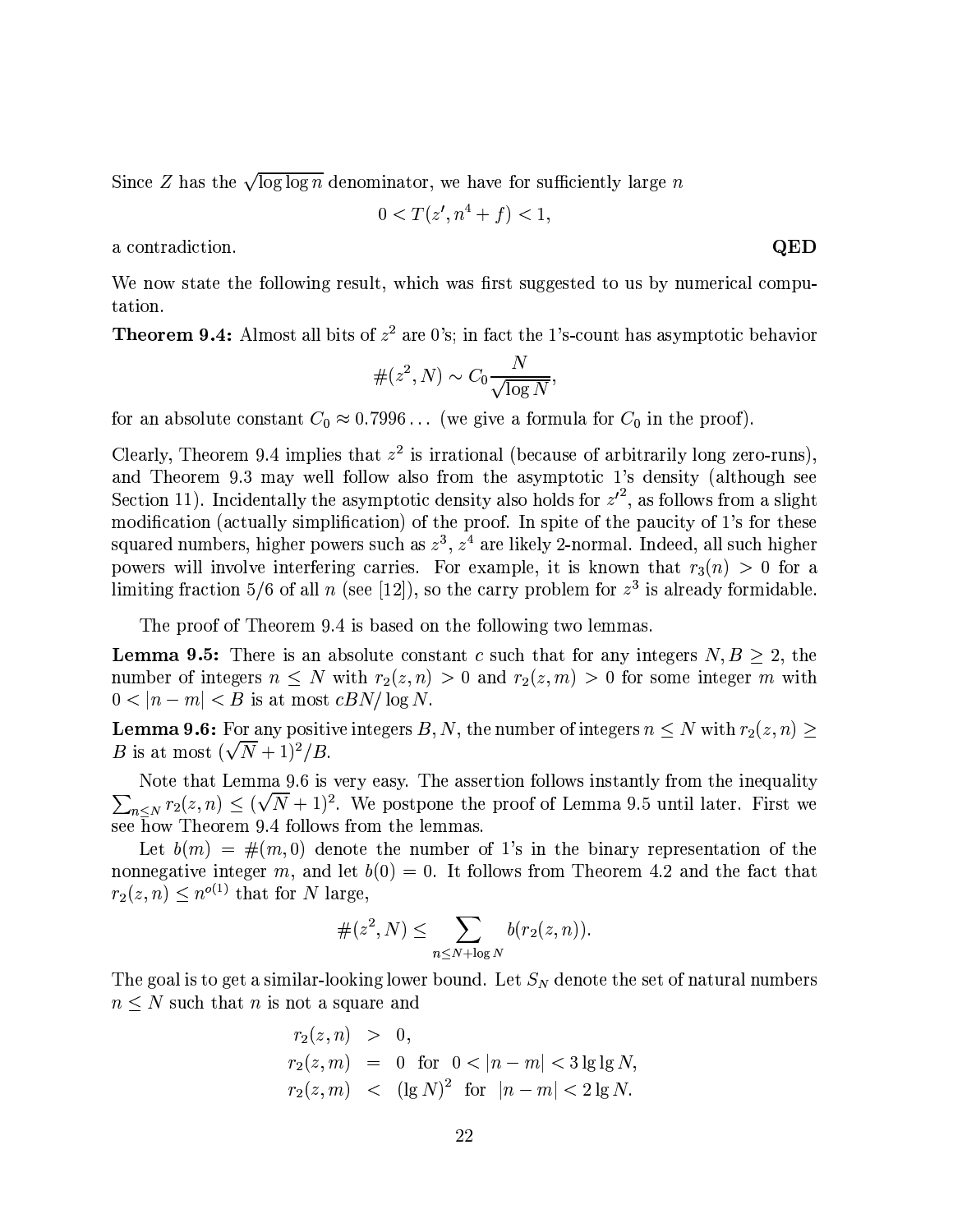Note that if  $n \in S_N$  and N is sufficiently large then

$$
\sum_{m>n} \frac{r_2(z,m)}{2^m} < \frac{1}{2^n}.\tag{4}
$$

Indeed, we first note that

$$
\sum_{m \ge n+2 \lg N} \frac{r_2(z,m)}{2^m} < \sum_{m \ge n+2 \lg N} \frac{m}{2^m} = O\left(\frac{1}{N2^n}\right)
$$

Next note that

$$
\sum_{n+2 \lg N > m > n} \frac{r_2(z, m)}{2^m} = \sum_{n+2 \lg N > m \ge n+3 \lg \lg N} \frac{r_2(z, m)}{2^m}
$$
  

$$
\le \sum_{n+2 \lg N > m \ge n+3 \lg \lg N} \frac{(\lg N)^2}{2^m}
$$
  

$$
= O\left(\frac{1}{2^n \lg N}\right).
$$

Thus, we have (4). Further, for  $n \in S_N$  and N large we have

$$
\sum_{m\geq n}\frac{r_2(z,m)}{2^m} < \frac{r_2(z,n)+1}{2^n} < \frac{(\lg N)^2 + 1}{2^n} < \frac{1}{2^{n'}},
$$

where  $n' < n$  is the largest number with  $r_2(z, n') > 0$ . We conclude from these estimates that appearing in the bit stream for  $z^2$  we see intact all of the bits of the numbers  $r_2(z, n)$ for  $n \in S_N$ , when N is large. Thus, we have for large N that

$$
\#(z^2, N) \ge \sum_{n \in S_N} b(r_2(z, n)).
$$

It follows from the lemmas that the number of integers  $n \leq N$  with  $r_2(z, n) > 0$  that are not in  $S_N$  is  $O(N \log \log N / \log N)$ . The number of 1-bits contributed to  $\#(z^2, N)$ from  $n \leq N$  with  $n \notin S_N$  and  $r_2(z, n) < 2^{(\log N)^{1/4}}$  is at most

$$
O\left((\log N)^{1/4} \frac{N \log \log N}{\log N}\right) = o\left(\frac{N}{\sqrt{\log N}}\right)
$$

And, by Lemma 9.6 there are at most  $O(N/2^{(\log N)^{1/4}})$  values of  $n \leq N$  with  $r_2(z,n)$  $2^{(\log N)^{1/4}}$ . Since  $b(r_2(z, n)) = o(\log n)$ , the contribution of these values of n to  $\#(z^2, N)$ is also  $o(N/\sqrt{\log N})$ . It follows that

$$
\#(z^2, N) = \sum_{n \leq N} b(r_2(z, n)) + o(N/\sqrt{\log N}).
$$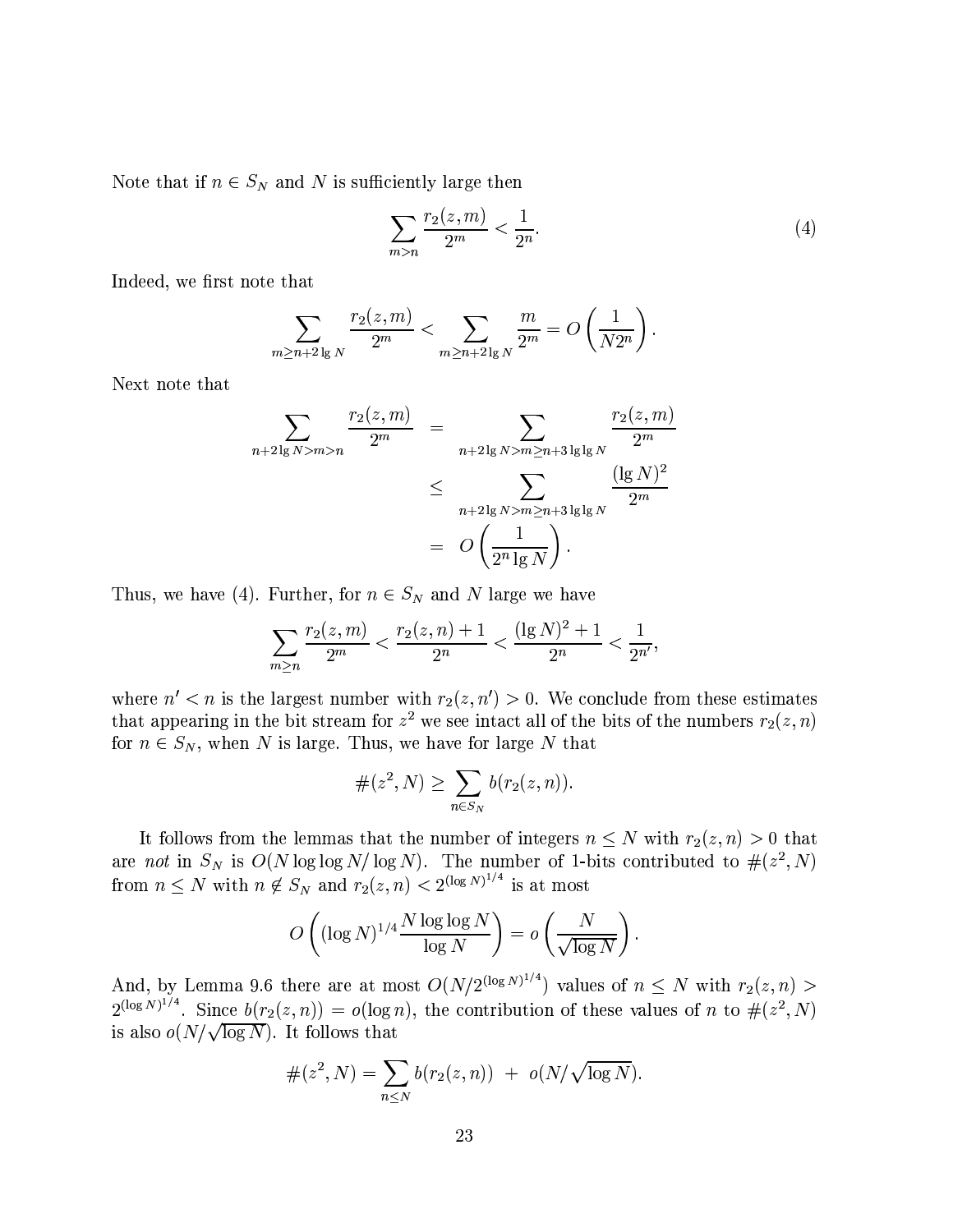Using the identity  $z'^2 = 4z^2 - 4z + 1$  and that  $r_2(n) = 4r_2(z, n)$  when *n* is not a square, and  $r_2(n) = 4r_2(z, n) - 4 \ge 0$  when *n* is a positive square, we further see that

$$
\#(z^2, N) = \sum_{n \leq N} b(r_2(n)) + o(N/\sqrt{\log N}).
$$

Hence it is sufficient to estimate this last sum.

Suppose  $n = n_1 n_2 n_3$  where  $n_i$  is the largest divisor of n composed of primes that are congruent to i (mod 4). We have  $r_2(n) > 0$  if and only if  $n_3$  is a square. And if  $n_3$  is a square, then  $r_2(n)/4 = d(n_1)$ , where d is the standard divisor function. It follows that if  $n_3$  is a square and if  $g(n)$  denotes the largest squarefull divisor of  $n_1$  then  $r_2(n)/d(g(n))$ is a power of 2, so that

$$
b(r_2(n)) = b(d(g(n))).
$$

Incidentally by squarefull is meant an integer none of whose prime factors appears to the power 1.

We now count the number  $T_q(N)$  of integers  $n \leq N$  with  $r_2(n) > 0$  and such that  $g(n) = g$ , where g is a given squarefull integer all of whose primes are congruent to 1 (mod 4). It is not too difficult to see that

$$
T_g(N) \sim L \frac{N}{\sqrt{\log N}} \frac{\alpha}{g} \prod_{p|g} \left(1 - \frac{1}{p}\right) \left(1 - \frac{1}{p^2}\right)^{-1},
$$

where

$$
\alpha = \prod_{p \equiv 1 \bmod{4}} \left( 1 - \frac{1}{p^2} \right) = \frac{16L^2}{\pi^2},
$$

and where p in these formulae runs over primes. Letting  $\psi(g) = g \prod_{p|g} (1 + 1/p)$ , we thus have that

$$
T_g(N) \sim \frac{16L^3}{\pi^2} \frac{N}{\psi(g)\sqrt{\log N}}
$$

Hence, we have Theorem 9.4 with

$$
C_0 = \frac{16L^3}{\pi^2} \sum_g \frac{b(d(g))}{\psi(g)},
$$

where g runs over the squarefull integers divisible solely by primes that are congruent to 1 (mod 4). Note that this sum is convergent, which convergence partially justifies the adding of the asymptotic relations for  $T_q(N)$ . QED

We do not give a proof of the asymptotic relations for  $T_q(N)$ , but these can be achieved as corollaries of the Landau asymptotic formula. In Section 10 we give numerical verification of Theorem 9.4. We close the present section with a proof of Lemma 9.5.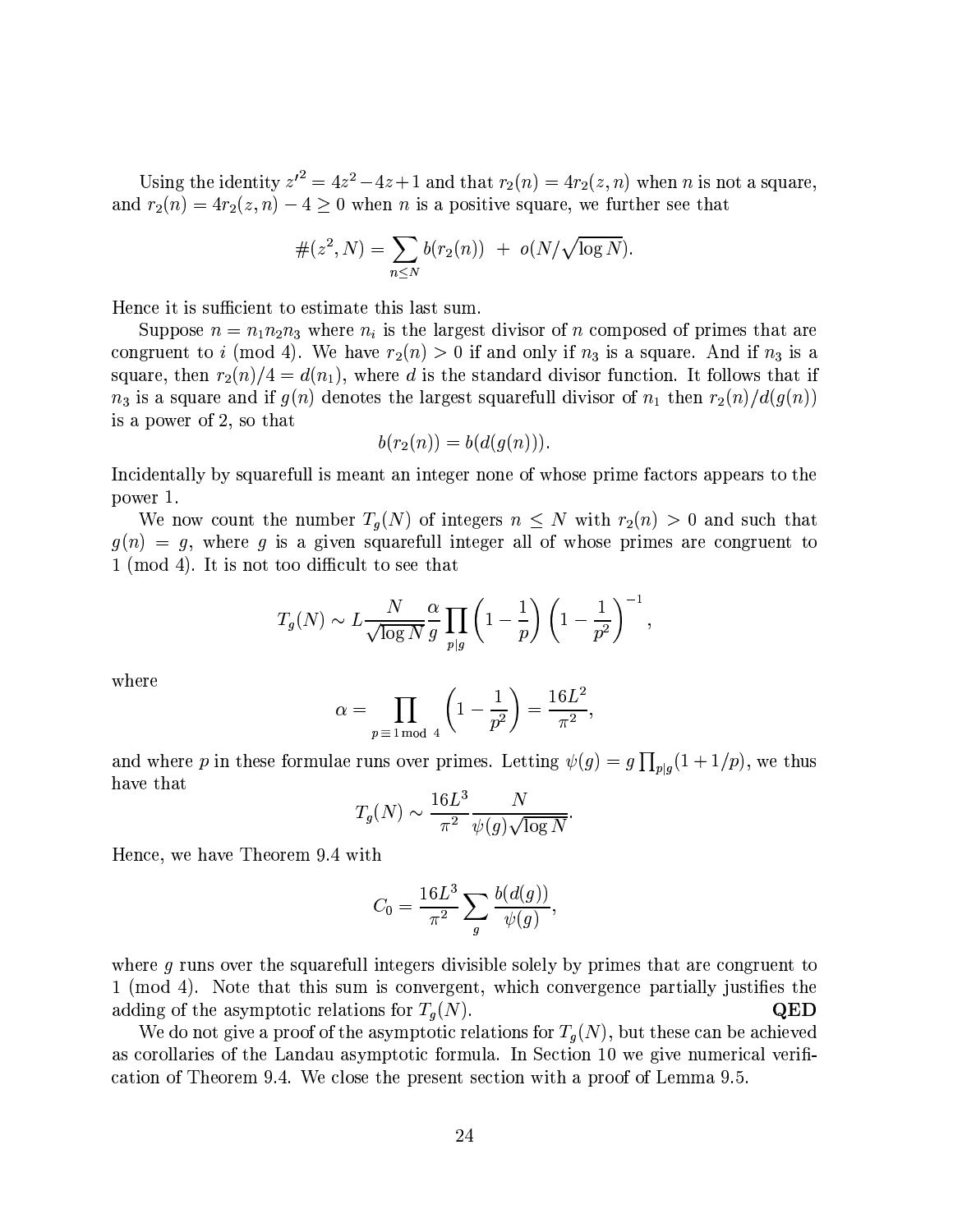**Proof of Lemma 9.5:** Let  $r'(n)$  denote the number of coprime representations of n as the sum of two squares. First we count the number of integers  $n \leq N$  for which  $r'(n) > 0$ and for which  $r'(m) > 0$  for some integer m with  $0 < |n-m| < B$ . Note that for  $r'(m)$ to be positive it is necessary that m is not divisible by any prime congruent to 3 (mod 4), that is, that  $m_3 = 1$ . (This condition is almost sufficient: to make it sufficient it should also be the case that  $m_2$ , the 2-power in  $m$ , is not a power of 4.) For a given integer  $k > 0$ , the number of integers  $n \leq N$  with both  $r'(n) > 0, r'(n+k) > 0$  is, by Theorem  $2.3$  in [13], at most

$$
c'\psi(k)\frac{N}{\log N},
$$

where c' is an absolute constant and where  $\psi$  is defined in the proof of Theorem 9.4. (Actually one can have the smaller factor  $\psi(d_3)$ , but this is unimportant.) Since

$$
\sum_{k \leq B} \psi(k) = O(B),
$$

as is easily seen by elementary methods (see [14], Ch. 18), it follows that the number of  $n \leq N$  with  $r'(n) > 0$ ,  $r'(n+k) > 0$  for some integer k with  $0 < |k| < B$  is  $O(BN/\log N)$ . This proves the lemma for the function r'. To get it for  $r_2(z, n)$  we generalize the above proof for the case  $u^2|n, v^2|n+k$ , where uv is divisible only by primes that are congruent to 3 (mod 4) and where  $r'(n/u^2) > 0, r'((n+k)/v^2) > 0$ . For any fixed choice for u, v we get an estimate of  $O(\psi(k)N/(u^2v^2\log N))$  for the number of such  $n \leq N$ . Now we sum over  $k, u, v$  getting the lemma.  $\overline{\text{QED}}$ 

#### 10. Numerical experiments for  $C_0$

The intricacies of the borderline number  $z$  and its powers show that global bit-density arguments alone are insufficient to handle low 1's-density cases: We required number theory to focus on certain details of the bit pattern. Later in the research, we found that computational aspects—such as bit-counting—for  $z^2$  are nontrivial. In attempts to verify Theorem 9.4 empirically—in particular, to justify the value of  $C_0$ —the present authors were met with considerable computational consternation. There are two basic difficulties that need be overcome. Note that calculation of  $C_0$  from the sum formula is not too hard, and gives us the cited 0.7996... value that we obtained by summing over squarefull  $q \leq 10^5, 10^6, 10^7$  in succession, then extrapolating on the assumption of a reasonable form for the series-truncation error. The remaining difficulties all pertain to the actual counting of representations up through some large  $n$ .

The first difficulty is that the Landau asymptotic formula is, for all practical purposes, generally below the mark, in the sense that a more accurate formula, also due to Landau, is  $|20|$ 

$$
\sum_{n\leq N} H(r_2(n)) = L \frac{N}{\sqrt{\log N}} \left( 1 + \frac{C_1}{\log N} \right) + o\left(\frac{N}{(\log N)^{3/2}}\right),
$$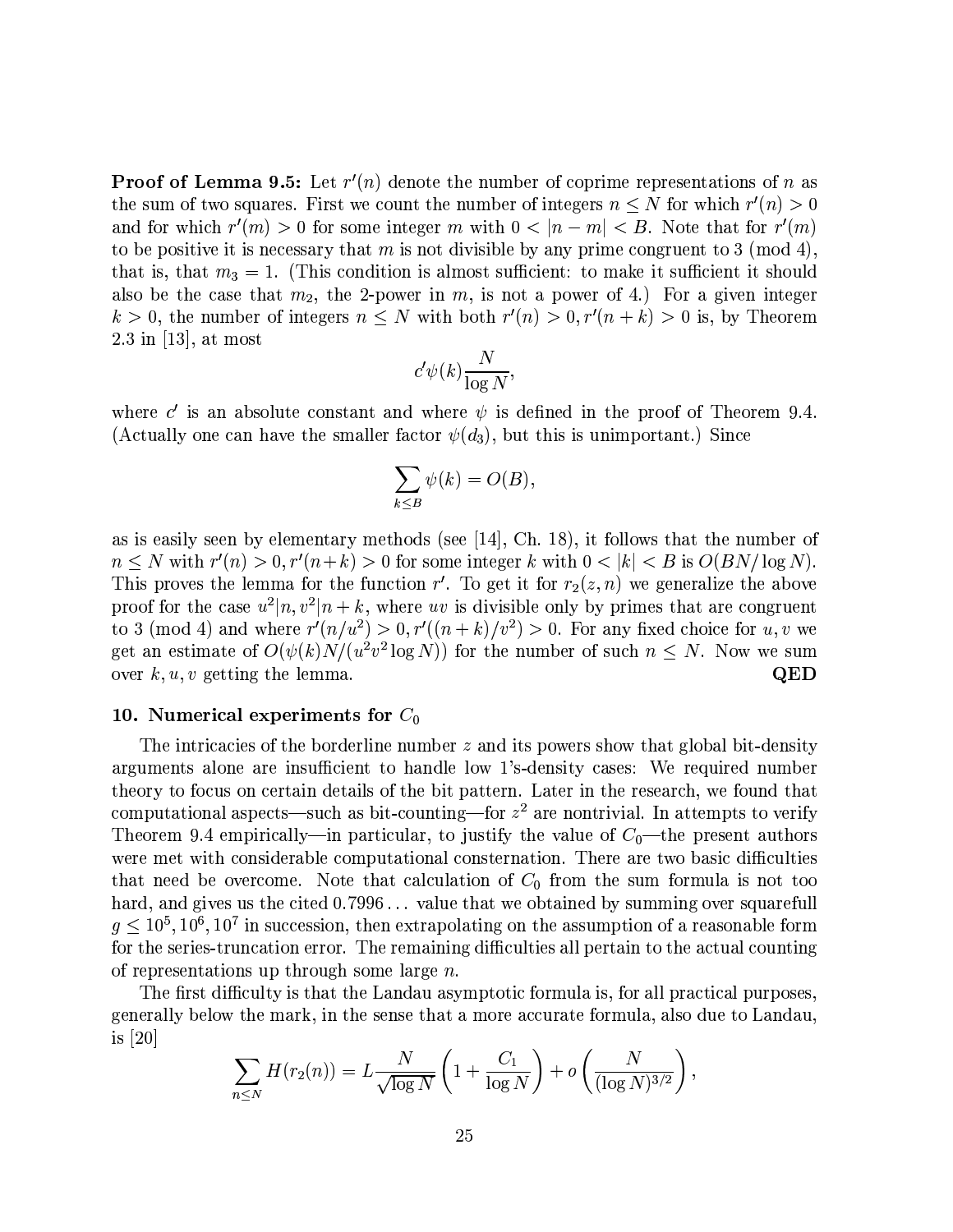where  $C_1 = 0.5819...$  is yet another constant. One might also use the Ramanujan form  $\vert 15 \vert$ 

$$
\sum_{n\leq N} H(r_2(n)) \sim L \int_0^N \frac{dx}{\sqrt{\log x}}
$$

which is reminscent of the logarithmic integral  $Li(x)$  which, as is well known, stands as a better approximation to  $\pi(x)$  than the classic  $x/\log x$ . Remarkably, for the original Landau expression  $LN/\sqrt{\log N}$  to be accurate to say 1 per cent of an empirical count of representables, one has to go up to about  $N = e^{50} \approx 10^{22}$ , or about a mole of bits. That is more than the digital storage presently available on the entire planet.

The second computational difficulty is that the proof of Theorem 9.4 basically tells us that most  $r_2$  values eventually "separate" so that carries do not interfere. When does separation become significant? A very rough heuristic runs as follows. For very large  $N$ the mean separation between positive representation counts is about  $\sqrt{\log N}/L$ , and this should be greater than the base-2 logarithm of the largest  $r_2$  values of the region. So, and again this is quite heuristic, for significant separation we should have

$$
\frac{\sqrt{\log N}}{\log \log N} \approx \frac{2}{L},
$$

which leads to the estimate of  $N \approx 10^{80}$  bits, which is an oft-quoted estimate on the number of protons in the visible universe.

So these difficulties required the authors to calculate entities that converge to reasonable values for N well below the aforementioned astronomical thresholds. It turns out that the quantity

$$
C(N) = L \frac{\sum_{n \le N} b(r_2(n))}{\sum_{n \le N} H(r_2(n))} \sim C_0
$$

is relatively well-behaved, and gives an excellent empirical value for  $C_0$  (although, still,  $N$  has to be taken painfully far and extrapolation techniques were required when our machinery reached its limit, as described below). Notice that this quantity  $C(N)$  essentially measures—up to the L factor—the number of bits per *positive* representation. The numerical results reported below suggest (and Theorem 9.4 implies) an amusing principle: The average number of bits in a positive representation count  $r_2(n)$  is about  $C_0/L = 1.05$ . That is, it is a very good bet that a random positive  $r_2$  value is a power of 2.

In order to calculate entities for n up to and beyond say  $10^8$ , we employed a sieving expedient described in [8] for rapidly obtaining long strings of representation counts. The algorithm is quite simple:

- (1) Create  $N+1$  bins, say  $B[0], \ldots, B[N]$  intended to hold representation counts, then set  $B[0] = 1$  and zero all other bins.
- (2) for (odd  $d \leq N$ ) { if( $d \equiv 1 \mod 4$ ) add 4 to every  $B[kd]$  with  $kd \leq N$ ;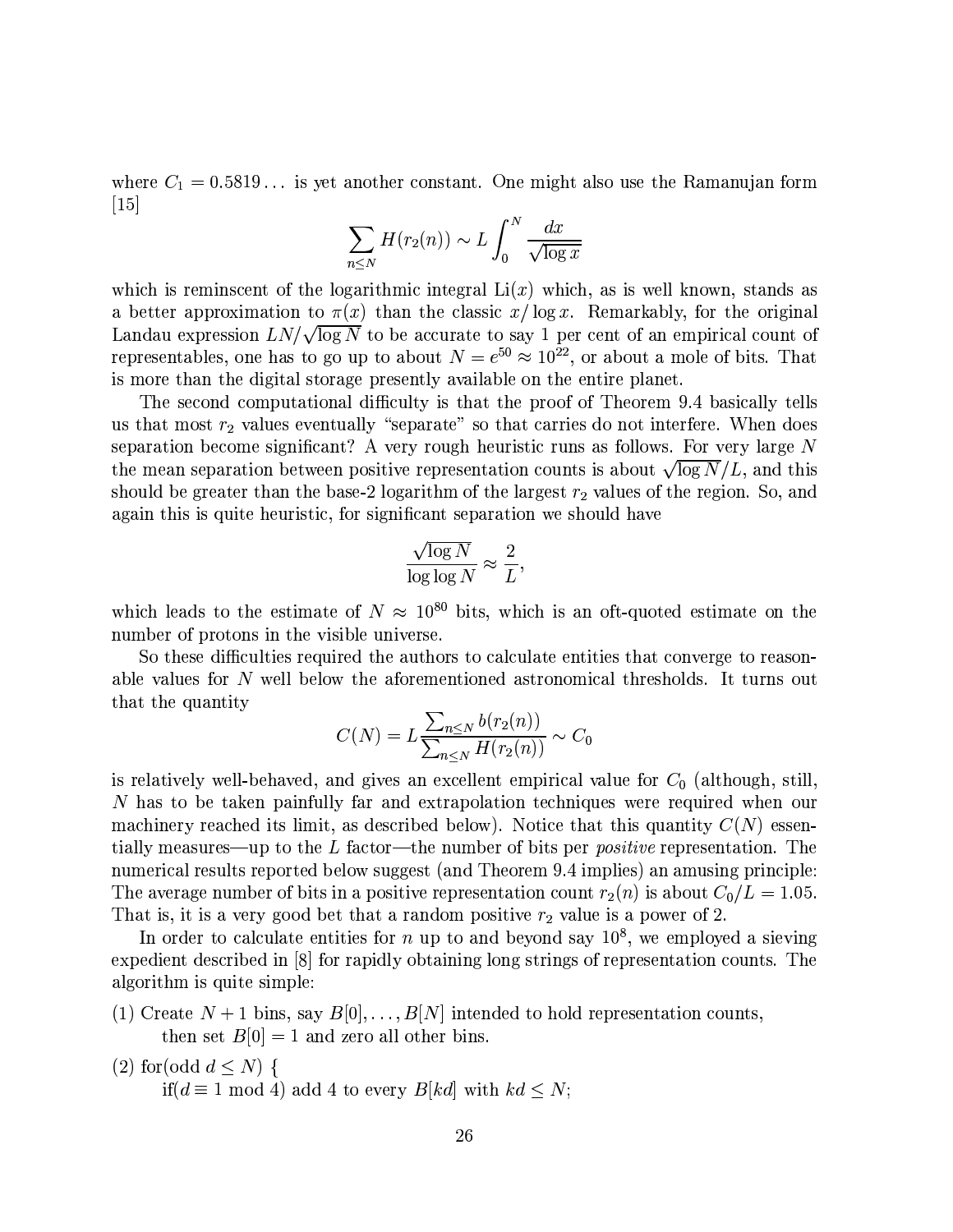## else subtract 4 from every  $B[kd]$  with  $kd \leq N$ ;

}

The result of this algorithm is that  $r_2(n)$  is sitting in bin  $B[n]$  for every  $n \in [0, N]$ . In the following table we denote by  $\sum r_2$  the sum of counts  $r_2(n)$  through  $n = N$ , by  $\sum H$  the count of representables, by  $c_2$  the number of  $r_2(n)$  being a power-of-two, and by  $\sum b$  the sum of all bit counts  $b(r_2(n))$ :

| $\mathcal{N}$   | $\frac{LN}{\sqrt{\log N}}$                                                        | $\sum H$ | $\sum r_2$ | $c_{2}$   | $\sum b$ | $\#(z^2, N)$ $C(N)$ |                     |
|-----------------|-----------------------------------------------------------------------------------|----------|------------|-----------|----------|---------------------|---------------------|
| 10 <sup>6</sup> | 205605.6                                                                          | 216342   | 3141552    | 204082    | 228646   |                     | 213480 0.807683     |
| 10 <sup>7</sup> | 1903573.9                                                                         | 1985460- | - 31416028 | - 1877532 | 2093748  |                     | -1968680 - 0.805901 |
|                 | 10 <sup>8</sup> 17805966.8 18457848 314159056 17482500 19436147 18353248 0.804725 |          |            |           |          |                     |                     |

Note the following interesting features of this table. The 1st-order Landau estimate (2nd column) indeed lags behind the representation count  $\sum H$ . Next, the similarity of  $\sum r_2$ and the decimal digits of  $\pi$  is, of course, not a coincidence: The celebrated Gauss circle problem starts with the proven estimate  $\sum r_2 = \pi N + o(N)$ , whence one focuses attention on the little- $o$  term. Thus the present sieve technique for counting representations might be useful in numerical studies of the circle error. We see that indeed all but a few per cent of representables are a power-of-two (i.e.,  $c_2$  is close to  $\sum H$ ). We stress that the  $\#(z^2, N)$  column comes from processing of the  $r_2$  with carry. Actually, rather than work out the carry chain for the  $B[\ ]$  bins, we instead obtained the # column by simply squaring high-precision z values. For both sheer arithmetic of that sort, or for our divisor-sieve, our machinery was not able to go up to  $N = 10^9$ . Incidentally this is not because of CPU power—the sieve is quite fast, as are convolution methods of squaring reals—the problem is memory. Thus we are forced to extrapolate from the last column of data. Under Romberg extrapolation and the assumption of exponential approach, we estimate the final column's limit to be about 0.802. This extrapolation is within 0.3 per cent of the theoretical  $C_0 = 0.7996...$  and so we deem this numerical exercise successful. We should also mention that the  $C(N)$  results, when other N values are included in a larger table, are remarkably smooth, which in itself suggests the validity of extrapolation.

## 11. Open problems

Finally, we state some open problems:

- Is there a quantifiable sense in which the binary representation of  $\sqrt{2}$  is not truly random? That is, we observe using the present techniques, that the representation list  $(r_2(\sqrt{2},0),\ldots,r_2(\sqrt{2},N))$  for large N cannot have any zero-run of more than  $2\lg N$  consecutive zeros. Evidently this is a hard constraint that one would not want to put on the representation sequence for a "truly random" bit generator.
- As for the Fibonacci binary X of Corollary 8.2, what is the 1's density of  $X^2$ ?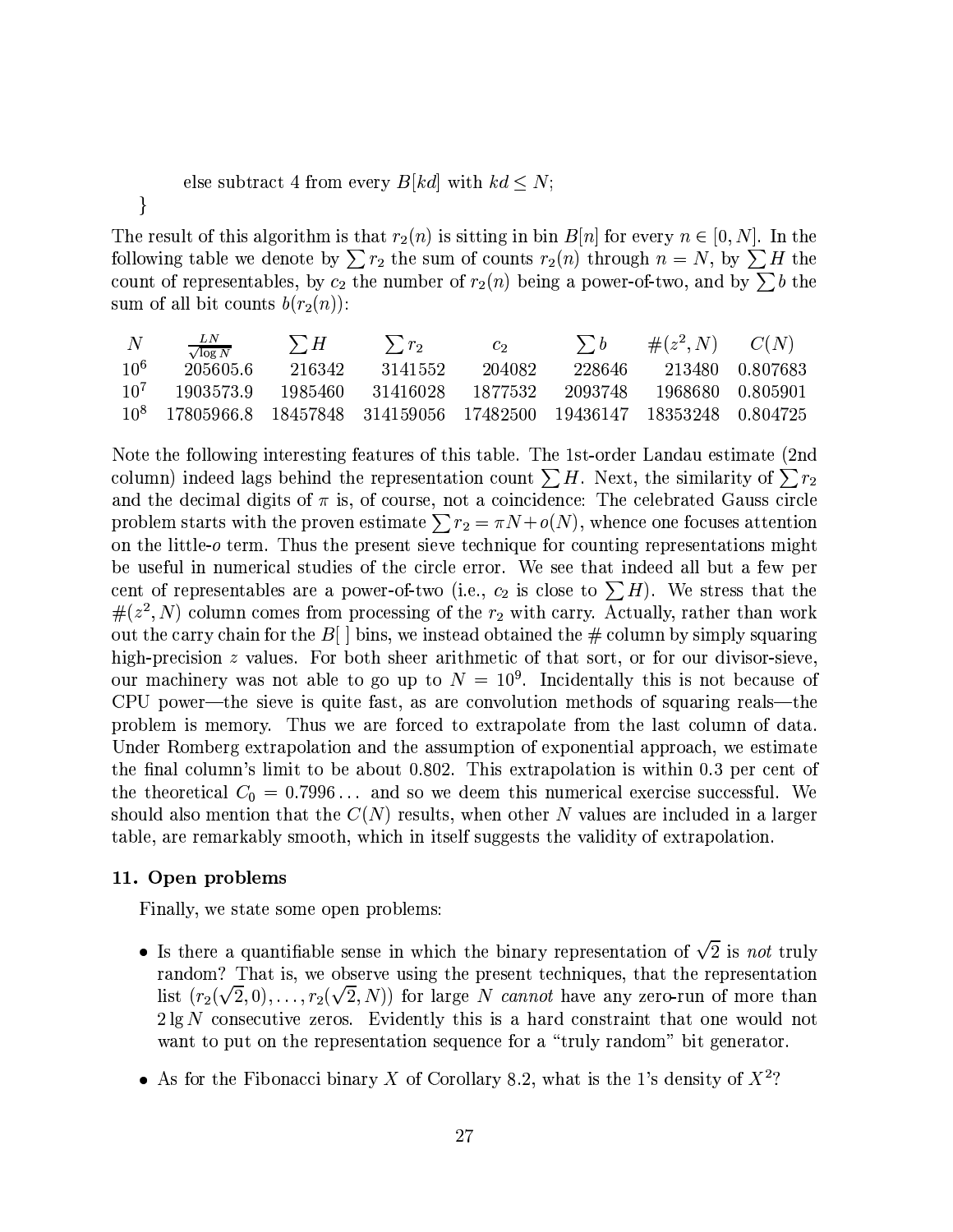• What can be said about Fourier representations and bit densities? For example, for  $x = \sqrt{2}$  the simple fact of  $x^2 = 2$  can be recast as

$$
2 = \int_0^1 \left( \sum_{p \in \mathcal{P}(x)} \frac{e^{2\pi i p t}}{2^{\lambda p}} \right)^2 \frac{dt}{1 - 2^{\lambda - 1} e^{-2\pi i t}},
$$

where  $\lambda \in (0,1)$  is a free parameter, and in principle such an integral representation should convey *some* information about the 1's positions p in the expansion of  $\sqrt{2}$ .

- For bases  $b > 2$  there is the difficulty of having more than two possible digits. What kinds of bounds might be placed on counts of 1's and 2's for ternary expansions of algebraic numbers?
- We have mentioned that the nonquadratic-irrationality Theorem 9.3 may well follow from the density Theorem 9.4. But there is an impasse which would have to be overcome. Namely, it turns out that, whereas  $\#(z, N) \sim \sqrt{N}$ , there exist reals  $y$  with much greater than the square-root 1's density but such that *still* we have  $\#(z+y, N) \sim \sqrt{N}$ . That is, adding y to z does not improve the 1's count. To see this, define

$$
y = \sum_{n>1} \frac{2^{k_n} - 1}{2^{n^2}}
$$

with arbitrary positive integers  $k_n$  except for the constraint  $k_n < 2n - 1$ . When z is added to such a y, the sets of  $k_n$  1's are each obliterated by carry. This is an impasse because one cannot just infer the 1's density of  $Az^2 + Bz$  merely by observing that the (rather high) density in Theorem 9.4 dominates the  $\sqrt{N}$  density.

- The  $C_0$  constant of Theorem 9.4 we have estimated as 0.7996... A fast algorithm for calculating the Landau constant  $L$  itself is given in [11]. (In doing so, they effectively solved research Problem 1.88 of [7], which asks for a fast method.) Might there be a similar, fast construction for  $C_0$ ?
- In recent times has emerged the field of "experimental mathematics," wherein one uses high-precision numerical relations such as linear reduction to suggest exact algebraic identities, in this way igniting a profusion of new results and theorems. One might say that the results of the present paper amount to a kind of "digitally" motivated analysis" (we might abbreviate DMA), in which computers were not used (except to check various claims), yet results in the analysis field are obtained by thinking digitally, in our case thinking in binary. (And, we acknowledge the historical foreshadowing of "DMA", as in [17] [29], [21].) A question, then, would be: What other aspects of analysis apart from transcendency might succumb to the "DMA" approach?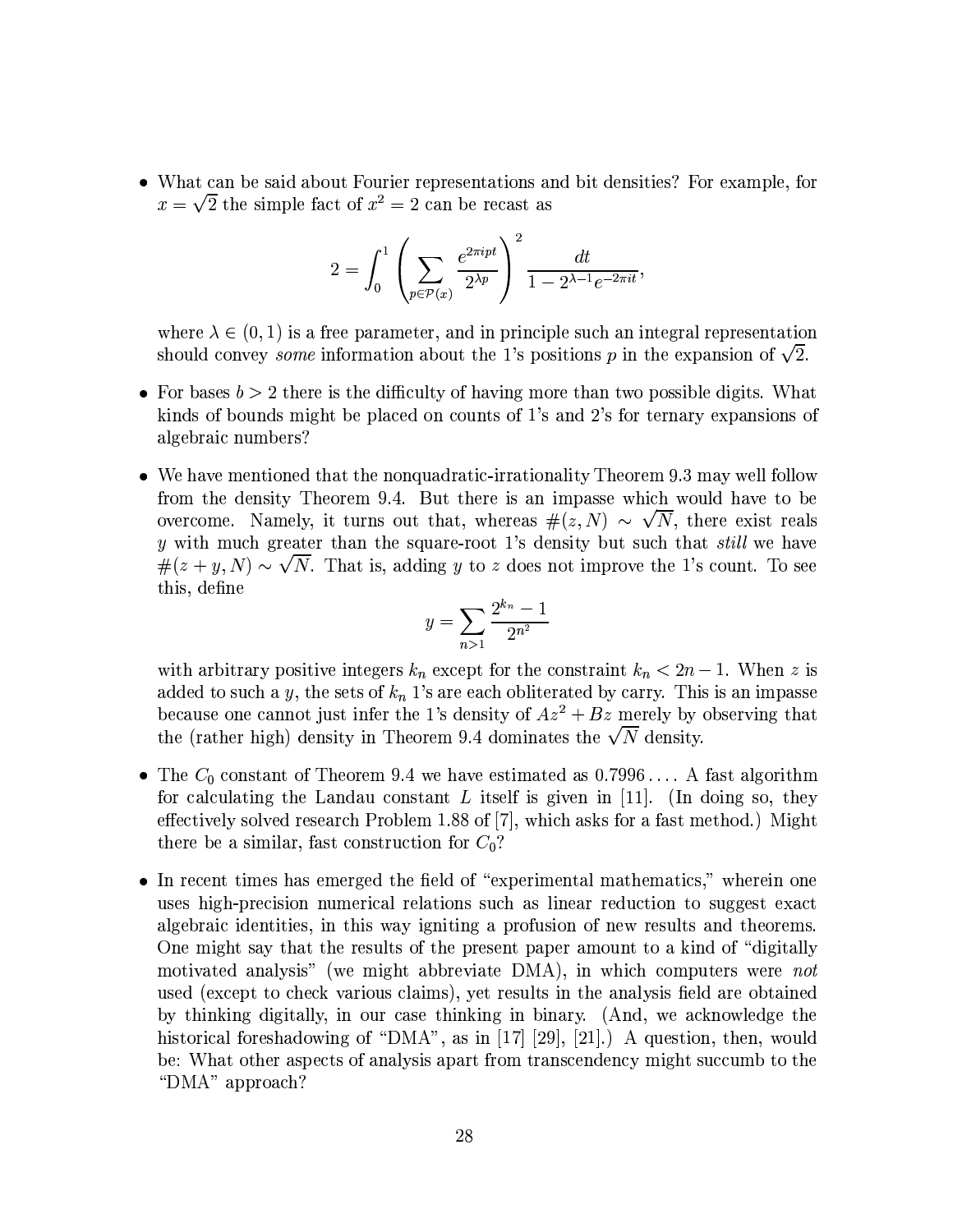# ${\bf Acknowledgments}$

We are grateful to our colleagues J. Buhler, G. Fee, S. Wagon, and S. Wolfram for aid in this research. We owe a special debt to J. Shallit who provided us with a great deal of historical perspective.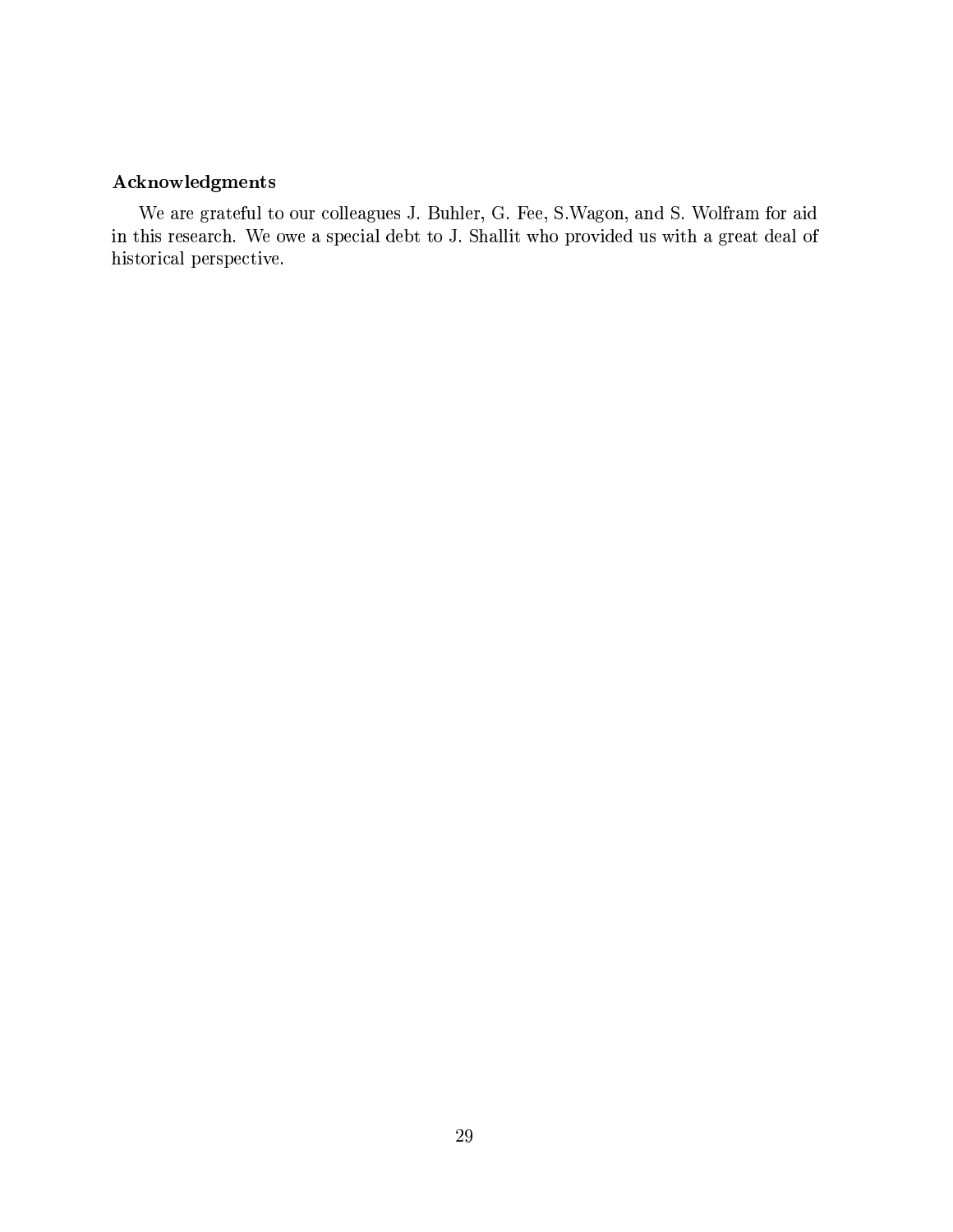# References

- [1] J.-P. Allouche and J. Shallit, Automatic Sequences; Theory, Applications, Generalizations, Cambridge University Press, 2003.
- [2] David H. Bailey, Peter B. Borwein and Simon Plouffe, "On The Rapid Computation" of Various Polylogarithmic Constants," Mathematics of Computation, vol. 66, no. 218  $(1997)$ , pp. 903-913.
- [3] David H. Bailey and Richard E. Crandall, "On the Random Character of Fundamental Constant Expansions," Experimental Mathematics, vol. 10 (2001), pp. 175–190.
- [4] David H. Bailey and Richard E. Crandall, "Random generators and normal numbers," Experimental Mathematics, to appear.
- [5] Daniel Bertrand, D "Theta functions and transcendence," (Ramanujan Journal vol. 1  $(1997)$ , pp. 339-350.
- [6] Peter Borwein, "On the Irrationality of Certain Series," Mathematical Proceedings of the Cambridge Philosophical Society, vol. 112 (1992), pp. 141–146.
- [7] R. Crandall and C. Pomerance, Prime Numbers: A Computational Perspective, Springer-Verlag, New York, 2002.
- [8] R. Crandall and S. Wagon, "Sums of squares: computational aspects," manuscript, 2002.
- [9] D. Duverney, Keiji. Nishioka, Kumiko Nishioka, and I. Shiokawa, "Transcendence of Jacobi's theta series and related results," pp. 157-168, in Number Theory. Diophantine, Computational and Algebraic Aspects, Kálmän Yöry (ed.) et al., Walter de Gruyter, Berlin, 1998.
- [10] P. Erdős, "On Arithmetical Properties of Lambert Series," Journal of the Indian Mathematical Society (N.S.), vol. 12 (1948), pp. 63–66.
- [11] P. Flajolet and I. Vardi, "Zeta Function Expansions of Classical Constants," manuscript, 1996, available at http://pauillac.inria.fr/algo/flajolet/Publications/Landau.ps
- [12] E. Grosswald, Representations of Integers as Sums of Squares, Springer-Verlag, New York, 1985.
- [13] H. Halberstam and H.-E. Richert, Sieve Methods, Academic Press, London, 1974.
- [14] G. H. Hardy and E. M. Wright, An Introduction to the Theory of Numbers, Oxford University Press, 1979.